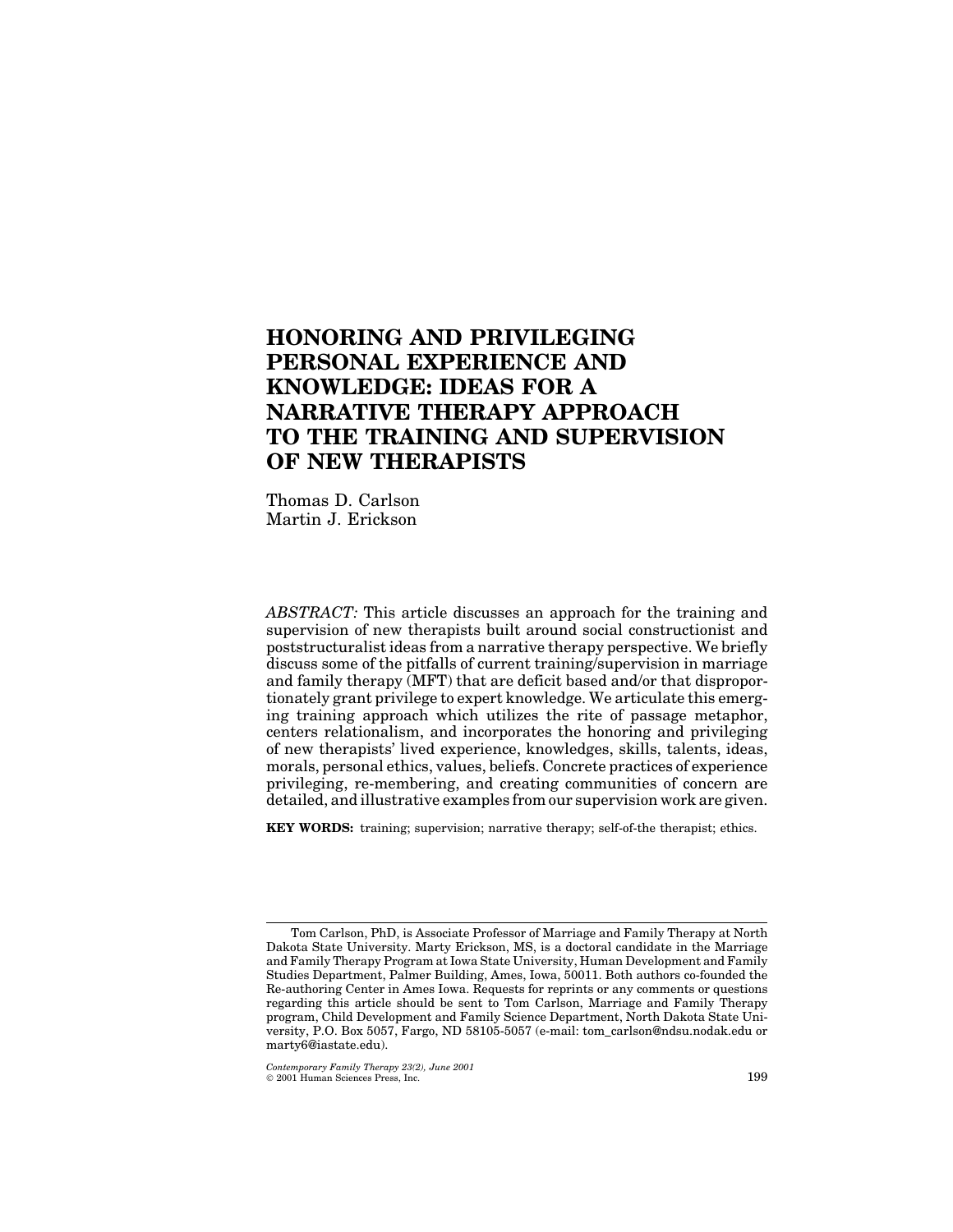In the field of marriage and family therapy (MFT), we are continuing to experience the proliferation of postmodernist, social constructionist, and poststructuralist informed ideas, theories, and practices (Doherty, 1991; Mills & Sprenkle, 1995). These ideas have been addressed and incorporated across most all sectors of the discipline of MFT from theory, to research, to practice. While postmodernism and social constructionism have had profound effects on the field of MFT, in regard to new therapist supervision and training the field of MFT has remained aligned largely with modernist philosophy and practices.

In general, there has not been a great deal written in MFT that addresses the supervision and training of new therapists (Todd & Storm, 1999). In regard to postmodernism and social constructionism, there have been articles and books addressing these ideas for the training and supervision of experienced therapists (Biever & Gardner, 1995; Bobele, Gardner, & Biever, 1997; Lee & Emerson, 1999; Prest, Darden, & Keller, 1990; Thomas, 1994; Wetchler, 1990; White, 1989/90; White, 1997; Young, Perlesz, Patterson, O'Hanlon et al., 1989; Zimmerman & Dickerson, 1996), yet we found only one article addressing the training and supervision of new therapists (Edwards & Keller, 1995). The lack of literature addressing social constructionist and/or postmodernist approaches to the training/supervision of new therapists gives the message that although these ideas are very influential in the field, they do not apply to new therapists, or that new therapists are not capable of being trained in these ideas. Edwards and Keller see the hierarchical emphasis in most training/supervision as undermining "the ability and creativity of supervisees" and as limiting "the opportunity for more open, collaborative conversation" (p. 142). They propose ideas for supervision to grant privilege to new therapists' perspectives, provide a context for the elaboration of constructed narratives, and the creative ornamentation of possibilities (Edwards & Keller, 1995). It is their position that postmodern and social constructionist ideas offer a wealth of possibilities for the training and supervision of new therapists. This paper joins with the encouragement of Edwards and Keller (1990) to foster the creativity of new therapists from day one (p. 151). We also draw on ideas we have previously published concerning the need for therapists to re-capture their personal knowledges, skills, beliefs, and values in their work (Carlson & Erickson, 1999); and we expand these ideas specifically toward the training/ supervision of new therapists.

Our work and personal lives have been influenced by the incorporation of narrative therapy ideas (White, 1993, 1995, 1997, 2000; White &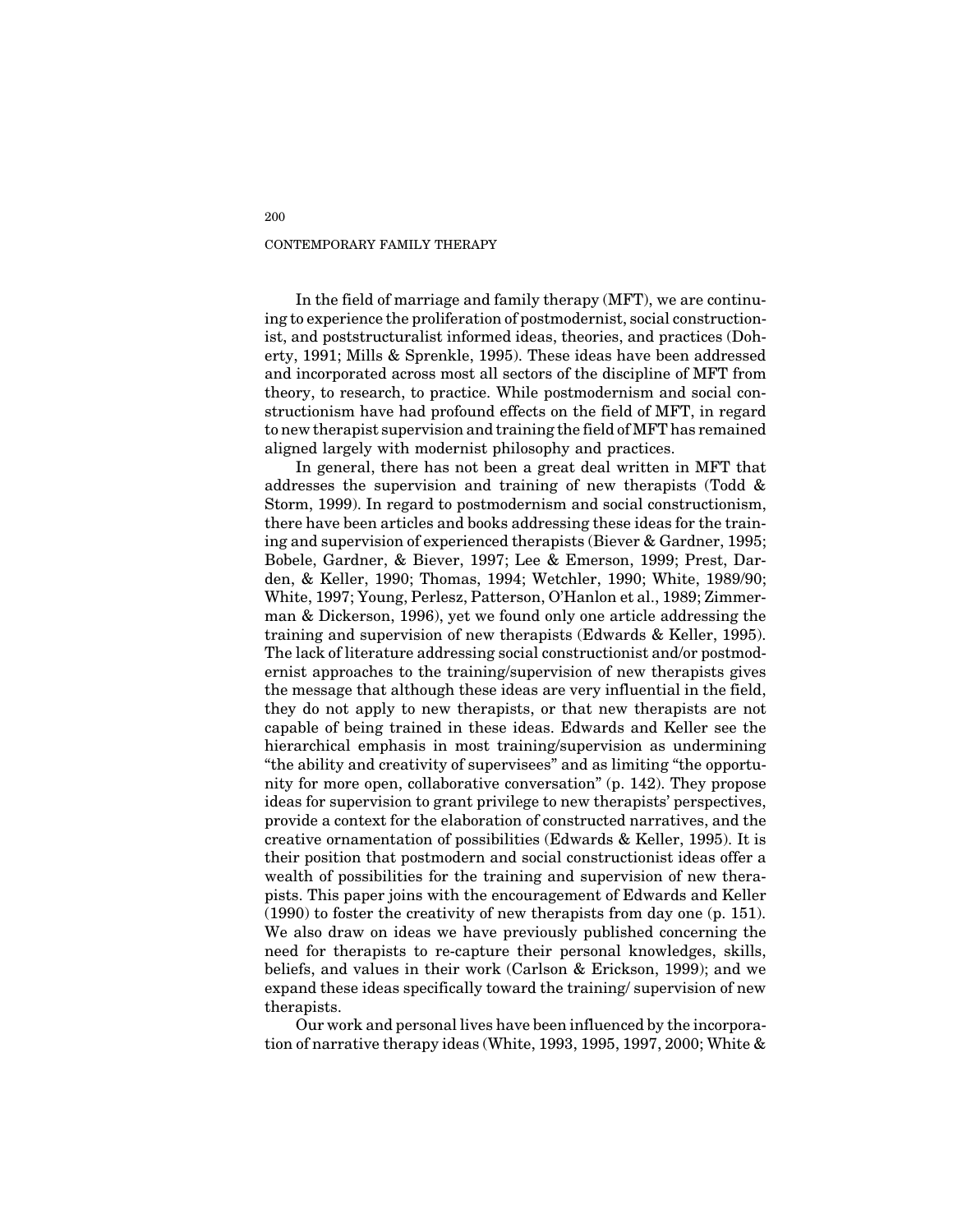201

Epston, 1990). Most narrative therapy literature concerning training/ supervision has been directed toward seasoned therapists; often offering an antidote to the classical traditions of training/ supervision therapists have previously received (i.e., White, 1989/90; White, 1997; Zimmerman & Dickerson, 1996). It is our belief that narrative ideas offer some wonderful potentials for the training/supervision of new therapists as well. Narrative ideas encourage us to recognize and honor the more local and personal knowledges, skills, ideas, beliefs, and so forth that are so often disqualified and marginalized by the privileging of professional accounts of our work, relationships, and lives as therapists.

One area particularly important in the training/supervision of new therapists is the personal nature of their hopes, motivations, and desires to be therapists, and the personal nature of the self-knowledge, skills, and lived experience they bring to the venture. We believe ideas, theories, practices, and so on will be much more meaningful and available to new therapists when they are personally embodied and incorporated into the stories of their lives. All knowledge and practices we use in the training and supervision of new therapists will have some sort of constitutive effect on how these therapists construct the stories of their experience (Foucault, 1980; White, 1997). We believe that all traditions of training/supervision in MFT have real moral effects on the personal stories new therapists construct around these experiences. This places on us as trainers and supervisors a certain accountability for the relationships we foster with new therapists, and how they experience themselves in these relationships. This is an accountability directed toward the new therapists as *persons*, with very personal implications. We believe training/supervision from this perspective offers a unique and valuable relational experience for both trainers and new therapists. It has been our experience that there are ideas and practices in current use in training/supervision that serve to keep both trainers and new therapists from experiencing this felt connection and accountability.

# **POTENTIALLY DE-PERSONALIZING PITFALLS OF TRAINING/SUPERVISION**

Some self-of-the-therapist traditions in training/supervision tend to be deficit or pathology based by centering training around encouraging the new therapists to "deal with" their personal "issues." From this perspective personal issues (such as developmental inadequacies,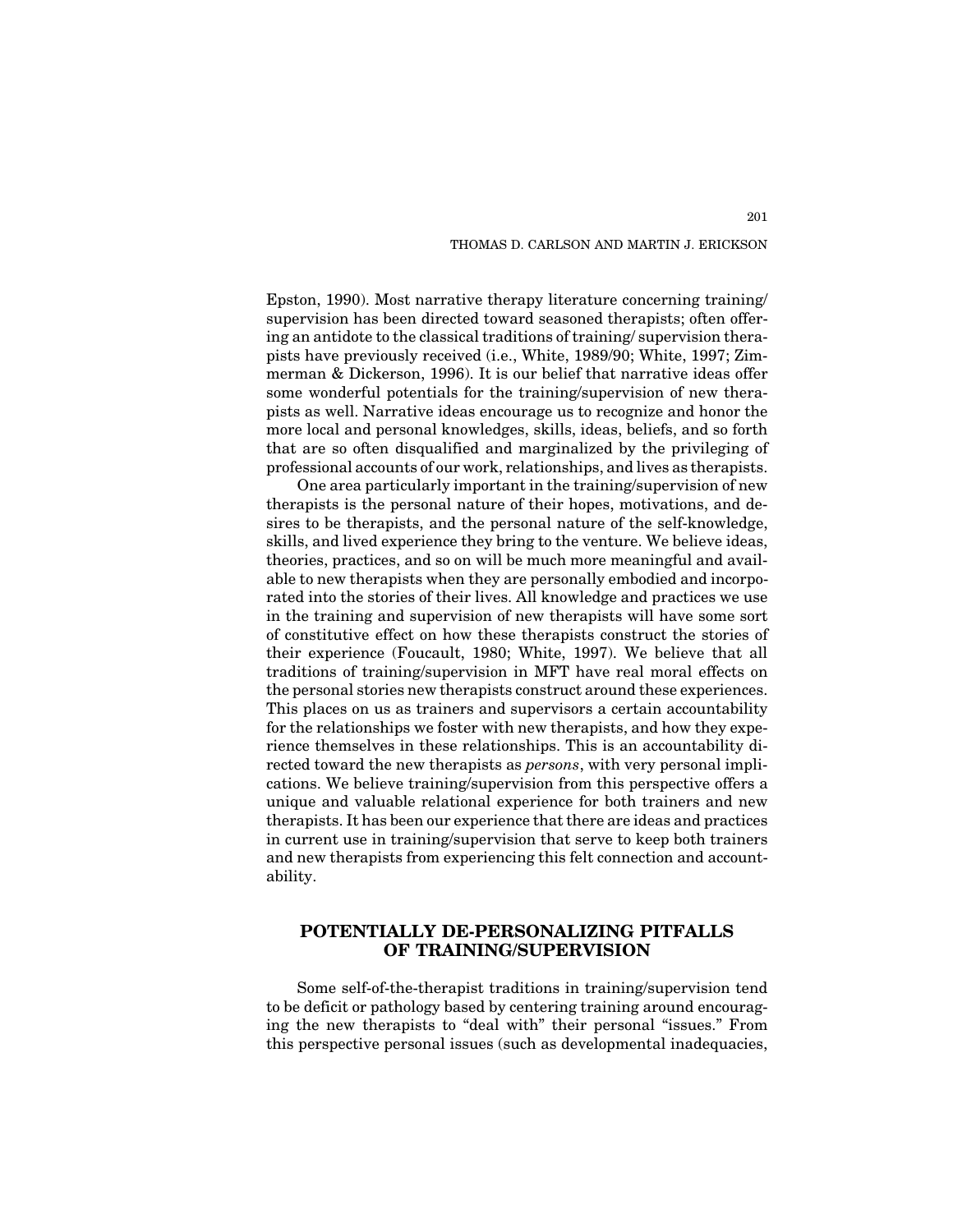family-of-origin deficits and structural problems, unresolved psychic conflicts, object relations introjects, lack of differentiation, and so on) must be discovered or acknowledged and then worked through and resolved. This then allows therapists to be non-reactive, neutral, and able to effectively work with others in a manner that will avoid their personal issues muddying the waters of the therapeutic relationship and process.

Other training/supervision ideas are rooted in the business and professionalism metaphors of what Michael White (1997) calls "the culture of the professional disciplines." White describes this and its effects on what counts as knowledge as

...a culture that produces particular, highly specialised, and formal knowledges that constitute systems for the analysis of persons' expressions of life, which are constructed in terms of behaviours. It is claimed that these systems of analysis provide, for professional workers, privileged access to the objective truth of these expressions. In this culture, those ways of knowing the world that relate to the more popular and more local discourses of 'lay' communities are marginalised, often categorised as quaint, folk and naive, and frequently disqualified. These other ways of knowing, those that have been generated in the immediate contexts and intimate communities of a person's daily life, mostly don't count in terms of what might be taken for legitimate knowledge in the culture of the professional disciplines. (p. 11)

Such a focus in training/supervision can encourage and enforce a businesslike and/or technocratic approach modeled by the trainers and expected of the new therapists. Most often new therapists are educated and instructed in the expert knowledges and practices of the various theories in MFT which forms the basis of the training process. New therapists are encouraged to situate their understanding, knowledges, skills, and thinking within these expert knowledge traditions. Expert knowledges are privileged over personal knowledges, beliefs, values, morals, experiences, and skills as new therapists are encouraged to adopt the expert knowledges as their underlying frame of intelligibility in their work. We note there are perhaps many good outcomes of these traditional approaches to training/supervision which supervisors and trainers might want to be aware of and utilize. It is the potential hegemonic exclusion and disqualification of alternatives to these traditions that we believe to be detrimental for new therapists.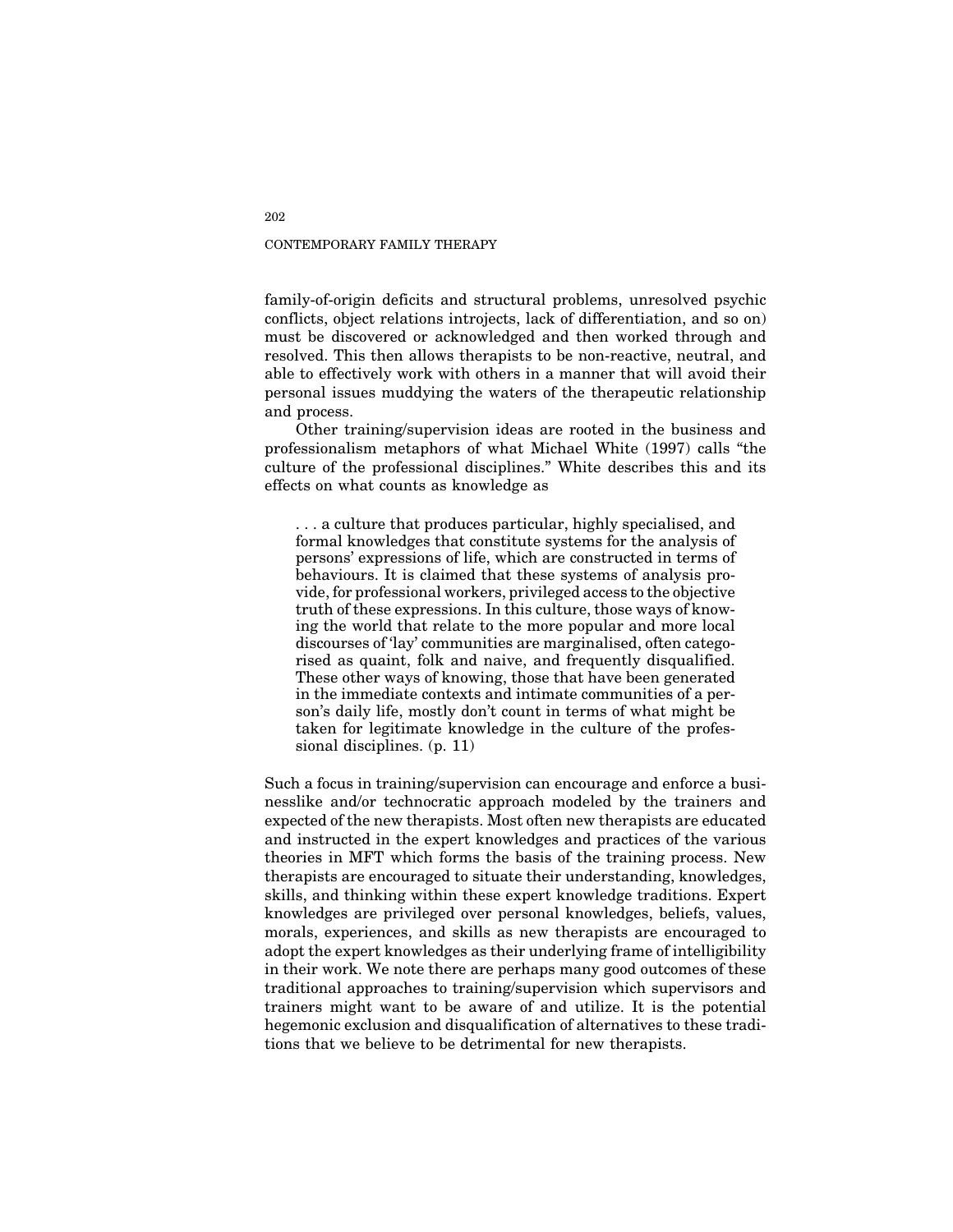These ideas can encourage a disassociation of the personal from the professional and often constitute "remembering to forget" practices (Epston & White, 1992). In other words, practices which serve to continually remind us to forget the very personal nature (the personal knowledges, skills, beliefs, values, memberships) of our work and lives as therapists, and as persons. We are concerned that the emphasis and imposition of these ideas can invite a lot of unhealthy self doubt among new therapists, along with feelings of incompetence and despair (Marrs, Wozny, Erickson, & Carlson, 2000). We are concerned that these pitfalls can encourage a "never quite measure up" discourse in training/ supervision that is hard to escape.

In this culture of psychotherapy, therapists find it ever so difficult to escape the sense that they have failed to know what needs to be known. The outcome is that the lives and the work of therapists become 'thinly described', and this very significantly narrows available options for action in life generally, and in 'work' more specifically. (White, 1997, p. 17)

## **PRIVILEGING THE PERSON IN THE THERAPIST**

While there are many different aspects of narrative therapy, the rite of passage metaphor can play an important role in how narrative therapists see the process of therapy. Epston and White explain,

Our interpretation of this metaphor structures a therapy that encourages persons to negotiate the passage from novice to veteran, from client to consultant. Rather than instituting a dependency upon "expert knowledges," this therapy enables persons to arrive at a point where they can take recourse to certain alternative or "special" knowledges that they have resurrected or generated. (Epston & White, 1992, p. 13)

We believe this metaphor can also be adopted as a metaphor for training/supervision. Most supervisors would probably agree that the goal of training/supervision would be to help persons make the transition from novice to expert, however we believe the rite of passage metaphor suggests that new therapists already have alternative or special knowledges and skills about life, and that by carefully consulting them, this knowledge can be brought forth. We propose that trainers encourage a decentering of the dominant professional accounts of knowledge and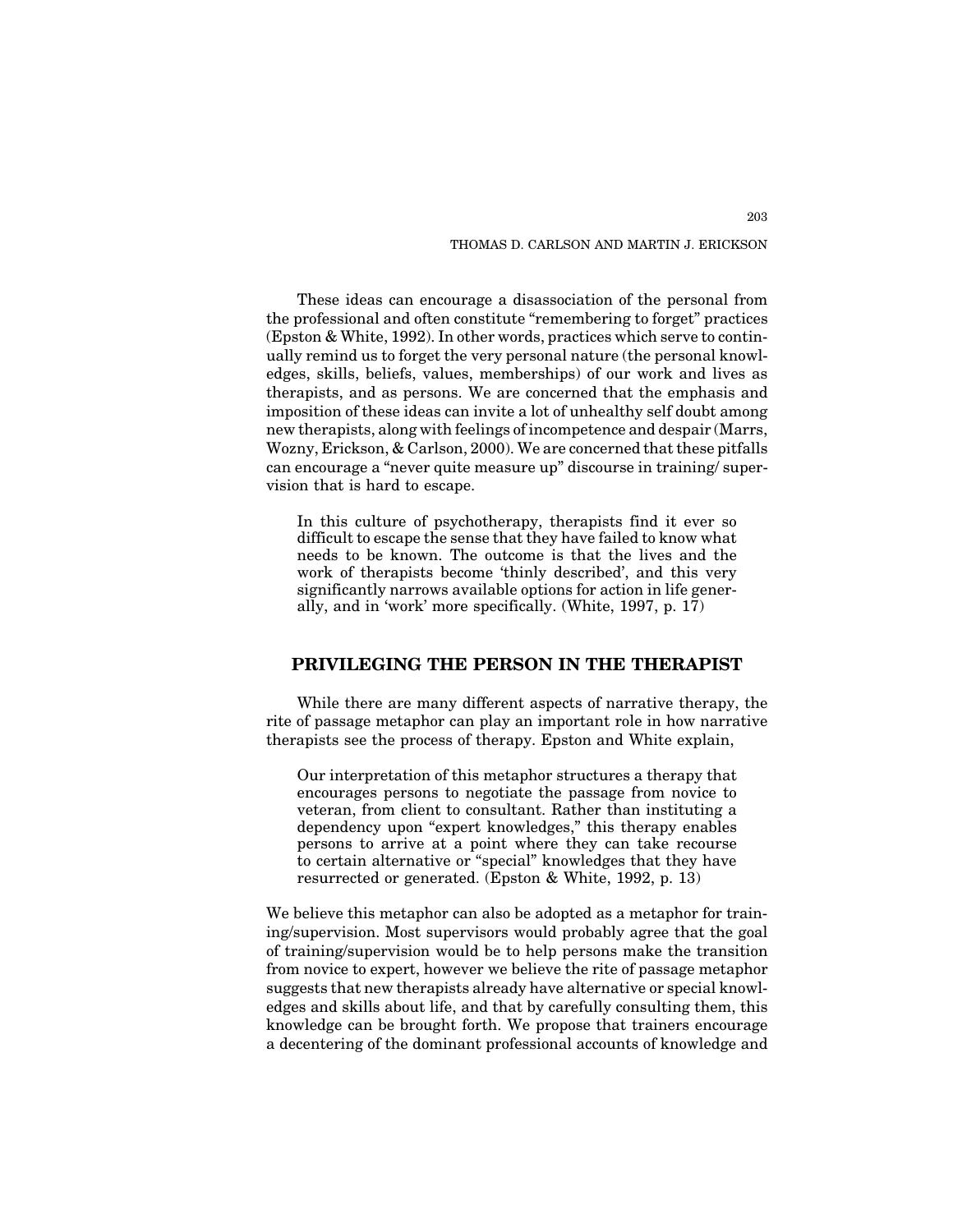become more familiar with the very personal knowledges that come from the rich history of the new therapists' lived experiences (Carlson & Erickson, 1999).

When new therapists express their motivations to be therapists as genuine desires to help others, they are often encouraged to explain their "real" desire according to some expert knowledge. Unfortunately, sometimes sincere desires to care for and help others are replaced by explanations of some desire to make up for some pathology or dysfunction in trainees' families of origin. For example, I (TC) was encouraged, in one instance of my training, to interpret the "real reason" for my desire to be a therapist as the result of the peacemaker role I played in my family of origin, as if my becoming a therapist was a way of continuing to save my family. Thus my desire of being a peacemaker was a result of pathology rather than seen as a genuine attribute that could become a strength to my work as a therapist. This theorized account of my motivation to be a therapist was given primacy over my personal desires to bring peace to the lives of persons who are suffering. I have often wondered what would have happened if this personal sincere desire was given primacy over expert knowledge and explored in ways that helped me connect in a real way to the experiences of my life where I was involved in bringing peace to the lives of others and/ or an exploration of how these desires came into my life.

We support an approach to training/supervision which seeks to bring forth the personal knowledge, skills, hopes, and so on which are central to the new therapist's desires to be a therapist. This approach is centered in a belief that, as persons, trainees have valuable lived experiences, knowledge, skills, and desires that have invited them into this helping field. It is also centered in the belief that trainees have sincere and genuine desires to help and care for others, that they probably have special skills in caring for others, and that these skills and desires should be explored, brought forth, and made more primary to their work as therapists. We also believe that for new therapists to develop confidence in their abilities, they need to experience personal agency in regard to their work, to experience themselves as having an active role in the shaping of their lives as therapists, thus experiencing what Harre (1983) refers to as "self knowledge."

# *Embracing the Relationalism of Noddings and Buber*

We have also been personally influenced by the ideas of Nell Noddings and Martin Buber, and have found their ideas helpful in allowing us to see alternatives for training/supervision. The focus of both of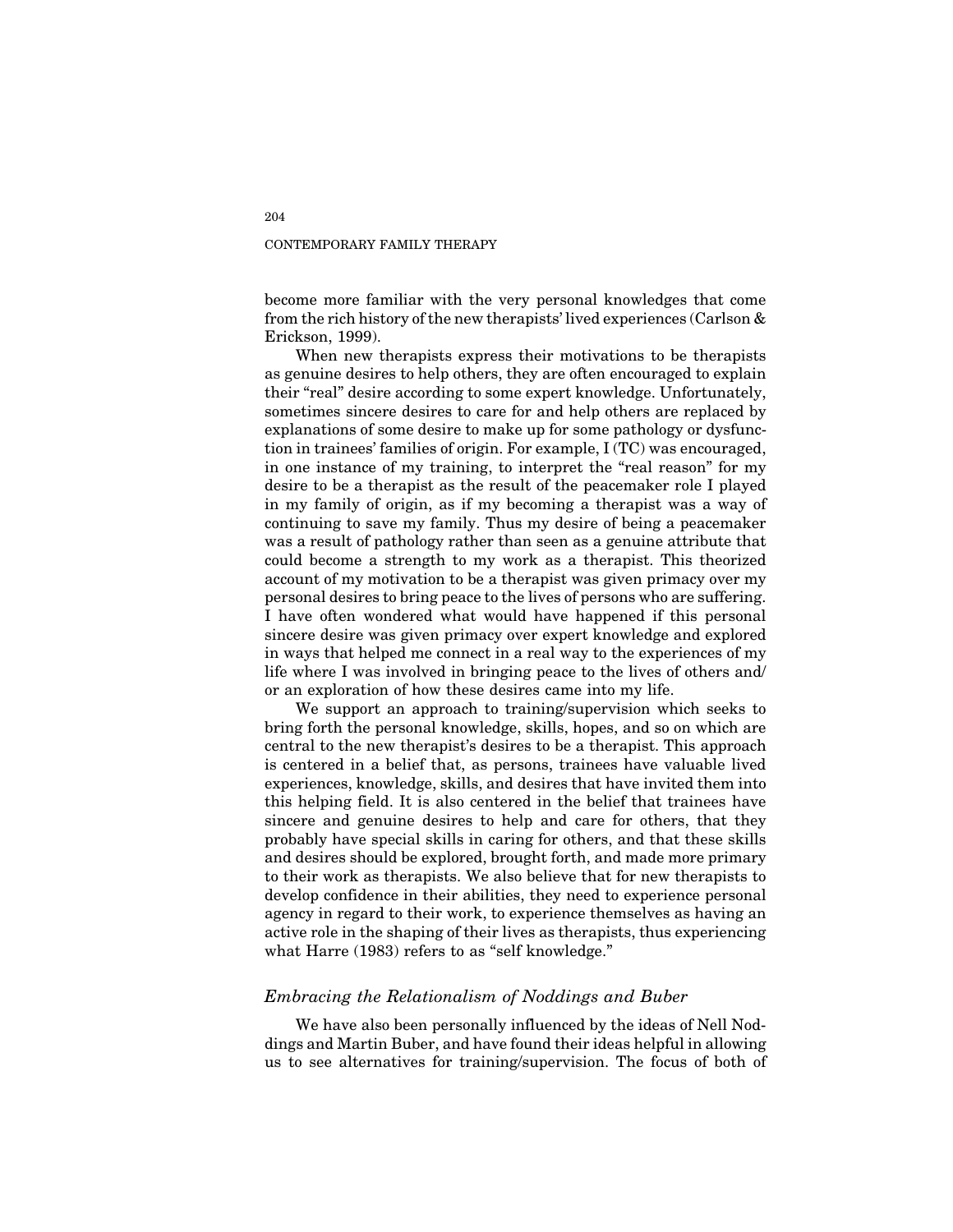these persons' ideas is on the ethics of relationships between persons. Nell Noddings (1984) was an educator who proposed that ethics in relationships should be based on an ethic of care. She describes the relationship between "the one caring" and "the cared for." When acting out of an ethic of care, Noddings suggests that the one caring acts out of a commitment to care for the cared for on a personal level. It involves the one caring receiving the cared for unto herself, engrossing herself in the life of the cared for and having an experience of feeling *with* the cared for. Noddings' ideas are similar to Martin Buber's I-Thou. Buber (1970), spoke of the possibility of an I-Thou relationship in which each person confirms the other to be of unique value, and they are thus able to share in the experience of one another. This relationship is an honoring and reverencing relationship; a relationship where a person is able to see, experience, and confirm another person for who they are, as a "thou," suggesting respect, reverence, and honor.

These ideas have resonated with us and invited us to take on ourselves an ethic of relationalism in our relationships with supervisees. This ethic encourages us to have feelings of honor and reverence for the persons who train with us. It instills in us a desire to reverence their lived experience, knowing that their lived experience is, in a sense, sacred. Our desires are to participate in practices that privilege the lived experience of new therapists in a way that invites therapists to "story" and to tell and re-tell these sacred experiences of their lives. This ethic also encourages us as trainers to engage in a "walking with" and "feeling with" the new therapists. It invites us into a relationship of collaboration and intimate responsiveness, and at the same time invites us to be ever aware of the position of power we hold as supervisors and the ethical calls and demands of the relationship.

# *Foundations of this Supervision Approach*

Our preference for this type of supervision of new therapists has four foundational beliefs. The first belief is that the new therapists' personal lived experience should be honored and reverenced. This also includes a belief that people are the experts on their lives, that they can experience freedom and creativity when their personal knowledge is privileged, and that freedom and creativity decrease as professional outside knowledge are used to describe their desires, skills, motivations, and so forth.

The second belief is that possibilities of creative action in life come as persons are encouraged to develop rich descriptions of their lives that are based in their actual lived experience. Rich description (Geertz,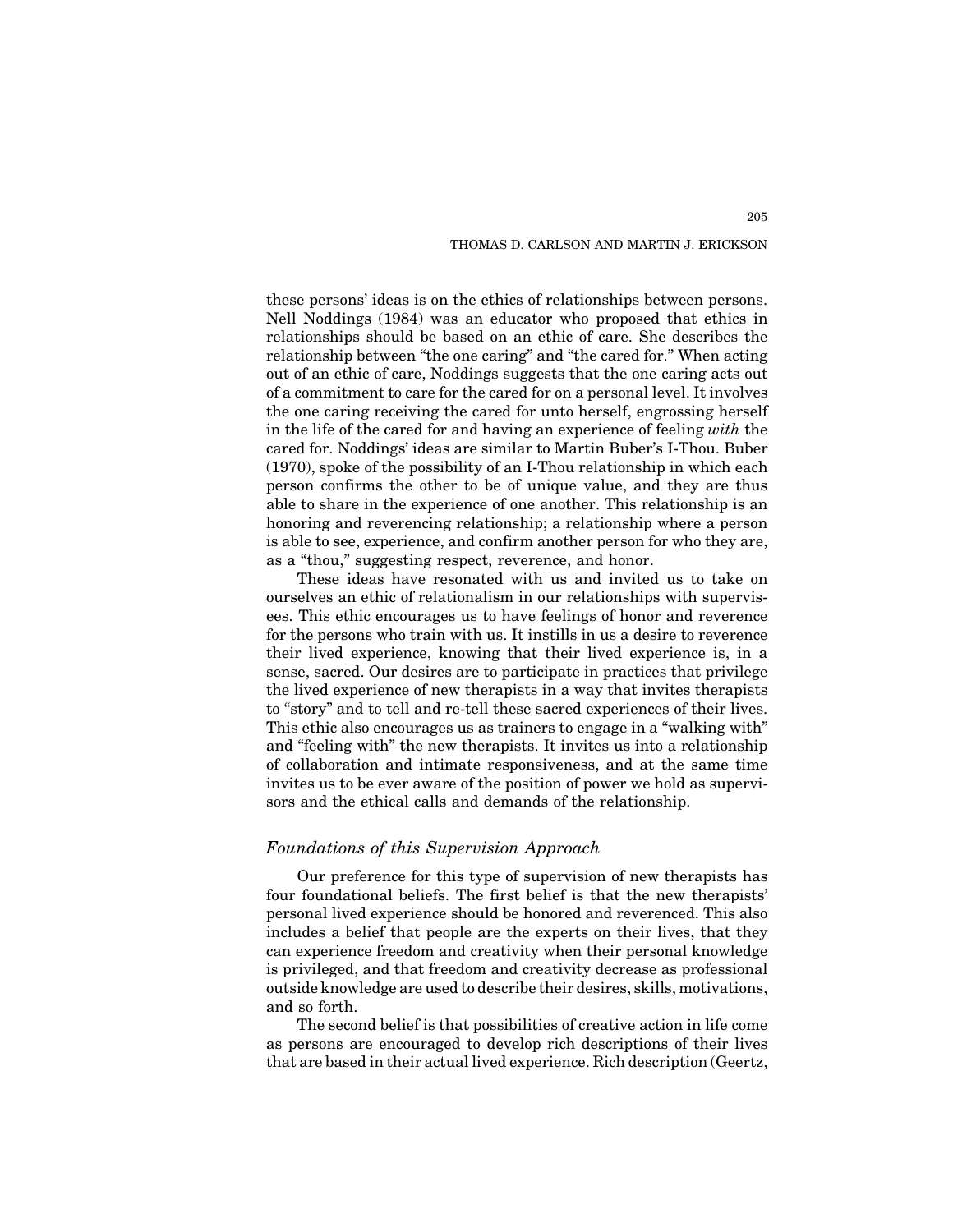1983; White, 1995, 1997, 2000) is in contrast to the thin conclusions that decontextualized expert knowledge offers for our lives. Most professional accounts of knowledge invite us to take part in a reductionistic search for the "real" cause of our behaviors, a search that invites pathological understandings of our desires and motivations. Using practices that encourage rich description actually encourages persons to stand up to the pathological accounts of their lives and search for meaning and experiences that have been lost as a result.

The third belief is based on our preference for seeing stories as the primary way in which persons make sense of their lives and who they are as persons. We use the narrative metaphor (E. Bruner, 1986; J. Bruner, 1986, 1991; White, 1995; White & Epston, 1990) to help us be aware of how trainees are "storying" their experiences during the training process. The narrative metaphor has also influenced our belief that privileging the personal knowledge and skills of new therapists should be primary to training/supervision in MFT theories because the stories that are creative and enriching of persons' lives are founded within their personal experiences and not outside their experiences of self. We share Harre's (1983) belief that "Self-knowledge requires the identification of agentive and knowing selves" (p. 260).

The fourth belief has to do with a principle we call "moral preferences." We have found it wonderfully helpful to engage in conversations with trainees that extend privilege to their unique preferred ways of thinking and being (White, 1995, 1997, 2000). These preferences have to do with their genuine desires and personal knowledge about ways of thinking/being that best fit their life. We agree with Freedman and Combs (1996) that most often persons' deepest desires and hopes are to care for the self and others. These preferences cannot be simply individual personal preferences, these preferences are intimately relational and moral. Our understanding of this comes from social constructionist (Gergen, 1991, 1994) and constitutionalist (Foucault, 1980; White & Epston, 1990) thought which both asserts that we are relational beings and that the self does not exist in isolation. Constitutionalist thought invites us to consider the intimate nature of accountability, that every interaction we have with others literally has constituting or shaping effects on them. This invites us to experience an intimate connectedness and accountability with and for others. Helping new therapists explore their moral preferences, their preferred ways of being with and toward others, is central to our approach to training/ supervision. We invite therapists to intimately consider the moral implications of their preferences on others, in a reflexive manner. In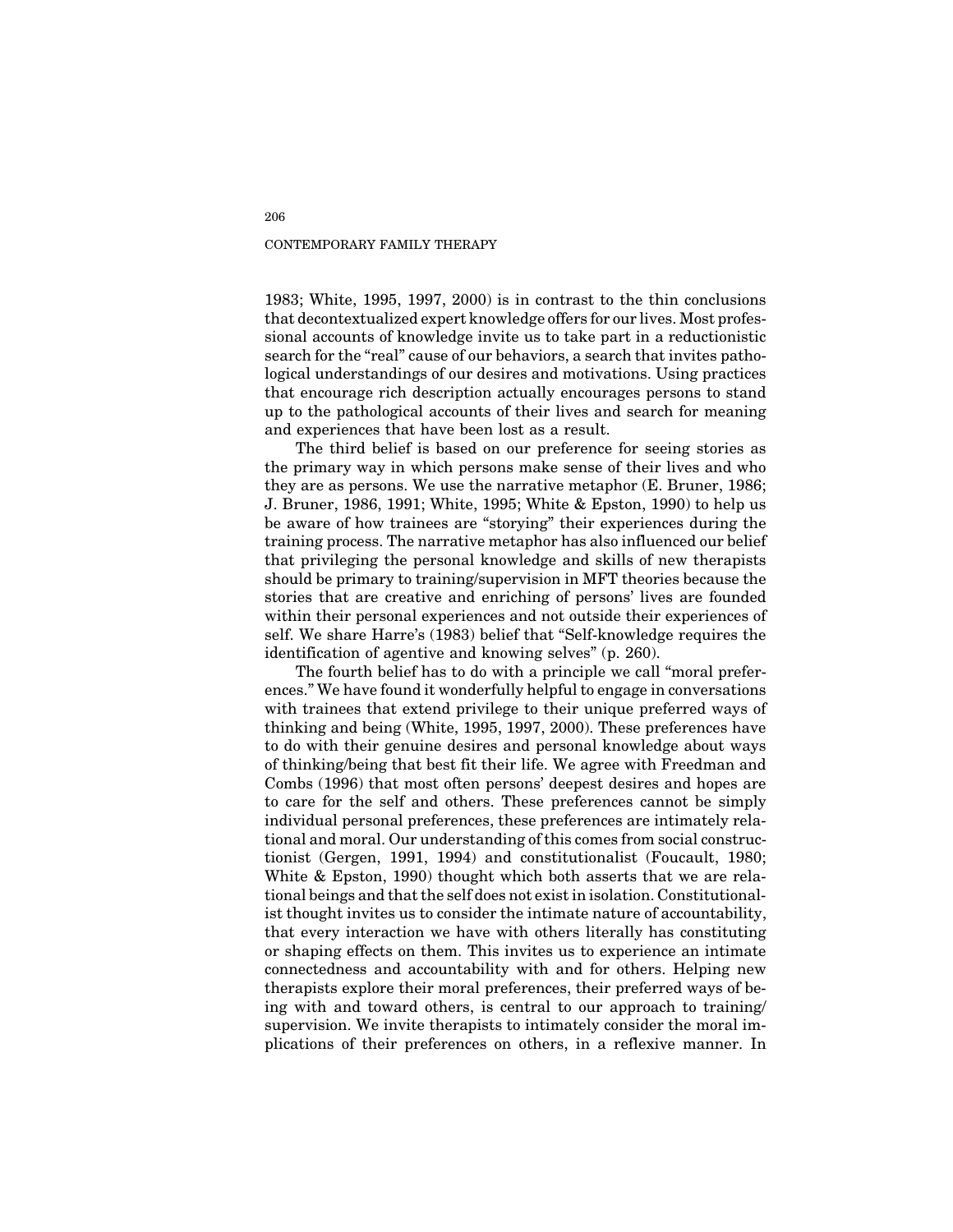other words we encourage them to establish personal ethics situated in relational morality and accountability.

# **TRAINING/SUPERVISORY PRACTICES**

As we have tried to honor these foundational beliefs, we have found ourselves using three main training/supervisory practices, (1) experience privileging practices, (2) re-membering practices, and (3) creating communities of concern. These three practices are used throughout each step of the training/supervision process. While we will present them here in a certain order, we use them interchangeably throughout the process. These three practices serve as the means by which we guide therapists through the specific steps involved in our model of supervision.

## *Experience Privileging Practices*

"Experience privileging practices" seek to grant privilege to and to honor the personal experiences, desires, motivations, knowledge, and skills of new therapists. This practice represents more than a technique or intervention. It represents an ethical stance that we take to honor and extend privilege to the knowledge of persons and not participate in the pathologizing of their lived experience. Experience privileging practices remind us that ideas and beliefs are most meaningful when they can be tied to very personal experiences. Rather than simply exploring the desires and knowledge of new therapists, this practice invites them to "story" these personal desires and knowledge through an exploration of lived experiences that contributed to the development and maintenance of these desires. We use experience privileging questions to guide our efforts in this practice.

# *Re-Membering Practices*

Re-membering practices are ideas that are informed by the work of Barbara Myerhoff (1982), particularly as her work has been taken up by Michael White (1997, 2000). Myerhoff defines re-membering as such:

To signify this special type of recollection, the term "Re-membering" may be used, calling attention to the reaggregation of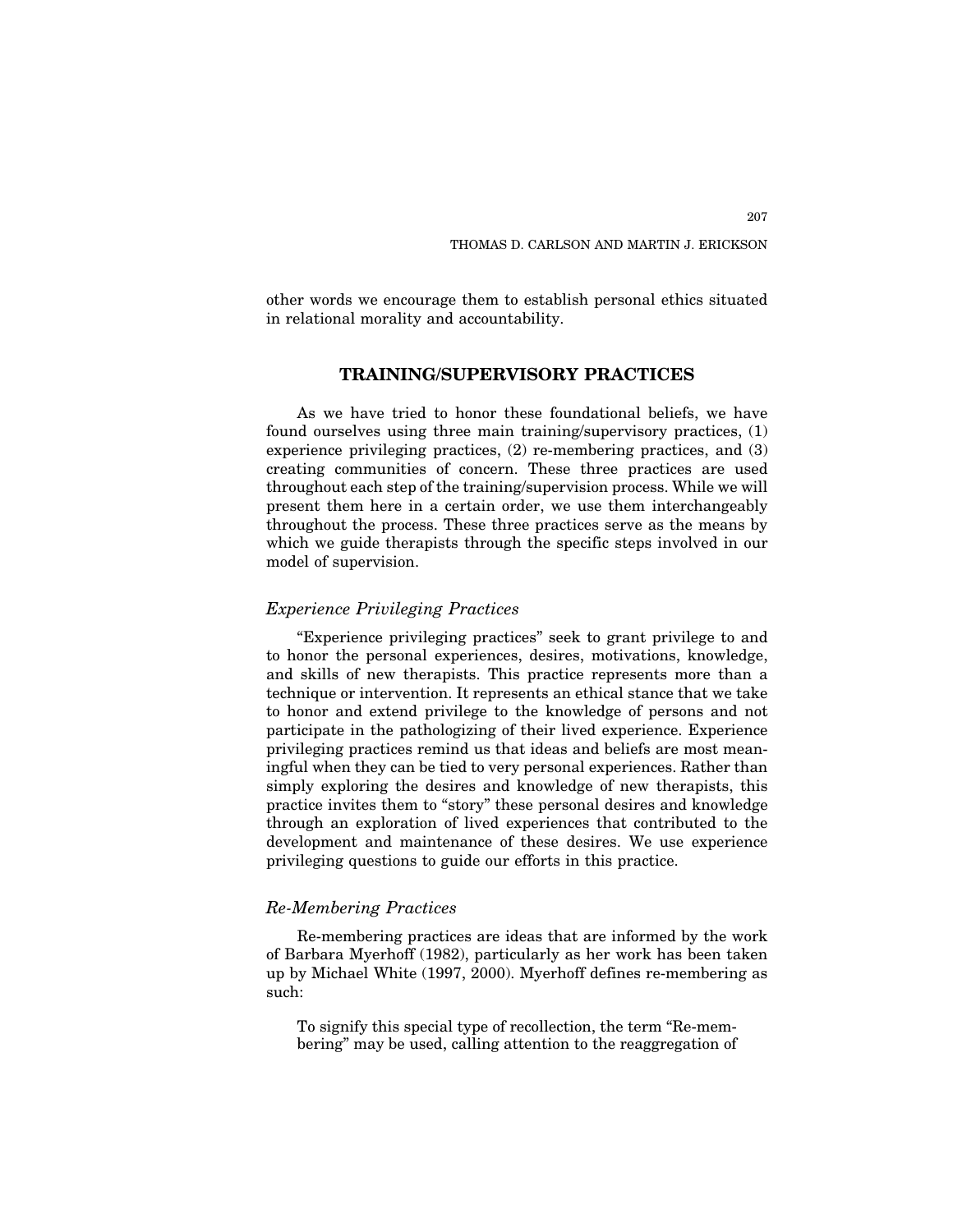members, the figures who belong to one's life story, one's own prior selves, as well as significant others who are part of the story. Remembering then, is a purposive, significant unification . . . (Myerhoff, 1982, p. 240)

Re-membering is about helping persons find membership, or experience a return to membership with the significant relationships of their lives. These significant members can be persons past or present, alive or deceased, relatives or friends, real or imagined, personally known or not, and so on.

Because the stories of our lives are lived through relationships, it is important for persons to re-member the relationships that support their preferred ways of being as therapists. This re-membering is more than a mental endeavor of thinking about significant persons, it invites persons to literally re-experience these relationships and especially to re-experience how these relationships invite them to feel and experience themselves as persons at an affective as well as intellectual level. As therapists re-member these significant relationships, lost knowledges are reclaimed and become personally available to them.

### *Fostering Communities of Concern*

In our discussions with both new and experienced therapists, we are distressed about the many experiences of isolation that have been expressed; we have often experienced this isolation as well. Along with this, we have often heard therapists share their desires to connect with other therapists who hold similar ideas, values. We believe the burnout therapists experience is often directly related to the lack of meaningful community therapists share with other therapists. We have more recently begun to explore the benefits of establishing communities of concern for new and experienced therapists. These are communities dedicated to honoring and privileging the experiences of one another, where all members can stand as witnesses to the preferred developments of one another's lives. Narrative therapists see the creation of such communities as a vital role of their work (Freedman & Combs, 1996; Madigan & Epston, 1995; White, 1995, 1997, 2000). The reason that these communities are so important is two-fold. First, while stories make up our lives, it is the performance of stories that is generative of lives. Therefore, stories are not embraced until they have been "performed before an audience" (Freedman & Combs, 1996; White & Epston, 1990). If the alternative stories and knowledges of persons are to be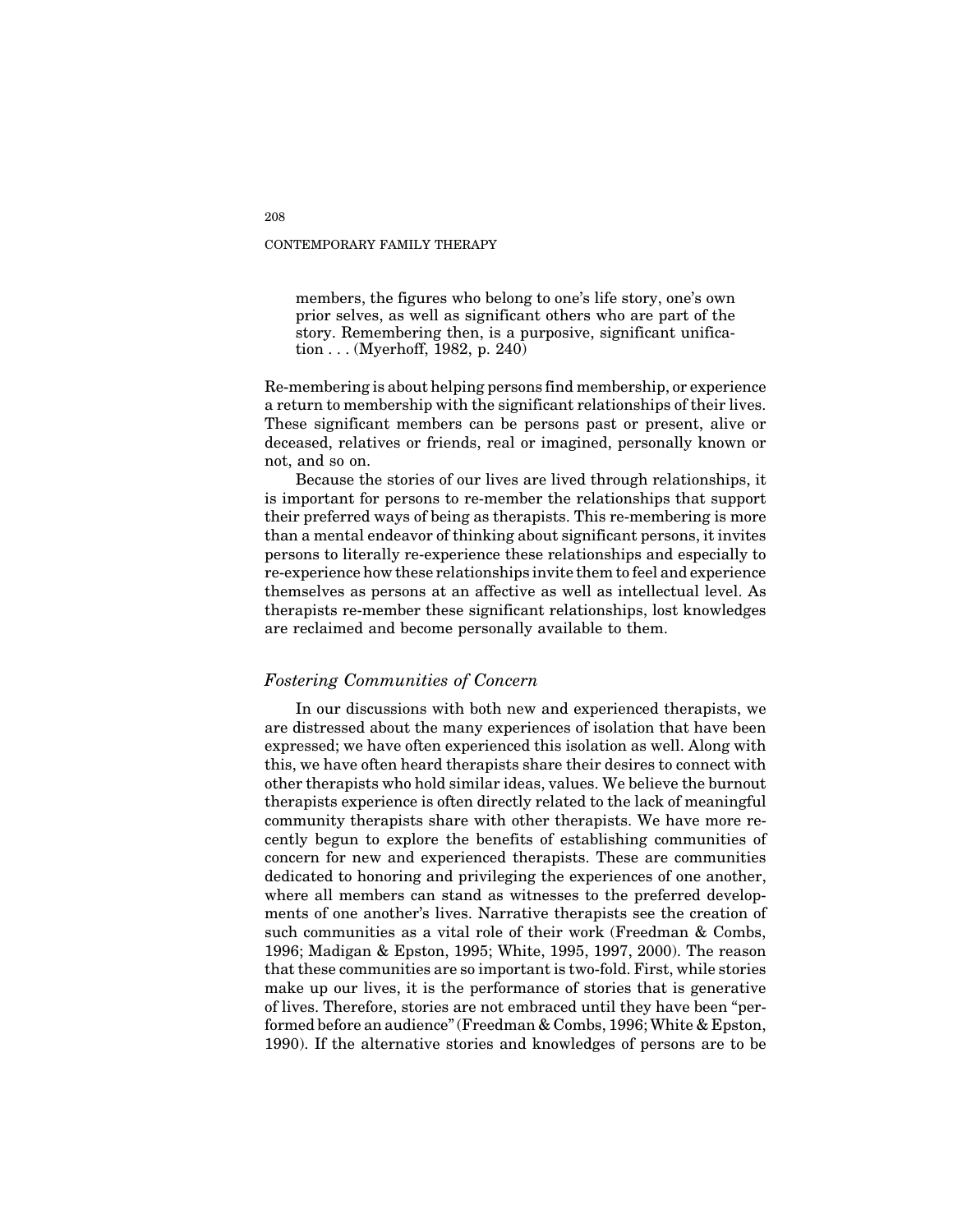maintained, persons need to be connected with others in a way that allows for the continual performance of these alternative stories. Communities are also important because they provide a structure for persons to share their preferred developments with others. These preferred developments are then witnessed by others in the community, thus allowing these developments to be storied by those involved.

We believe creating communities of concern for new therapists is vital to the development of their self-knowledge (their selves as knowledgeable). In our discussions with new therapists (and from our personal experiences) we often hear them talk of their frustrations and their struggles that have led to feelings of personal failure or inadequacy. For example, the focus of most supervision, especially for new therapists, on so-called "stuck" cases encourages therapists to talk more of their perceived failures than of their experiences of success. We are concerned with the effect that this practice has on the personal stories of new therapists. We use communities of concern as a means of celebrating the experiences of new therapists. As new therapists have experiences in therapy that represent their preferred ways of being, these experiences can be shared with others, witnessed by others, and thus entered into their stories of themselves as therapists and persons.

# **PRACTICAL STEPS**

These three practices guide us throughout training/supervision and are used interchangeably in the specific steps in which we invite new therapists to participate. We will now present some of the practical steps which we see as important in helping new therapists develop stories of their identities as therapists which invite a sense of personal agency in the development of their preferred ways of being with clients. After each step we present a brief illustrative example of some of our conversations with therapist trainees.

# *Step One: Privileging the Personal Desires and Motivations of New Therapists*

In this first step, we are especially concerned with giving new therapists an opportunity to share their sincere and genuine desires for entering this field. In order to do this, we feel it is important to invite them to separate from professional and pathological accounts of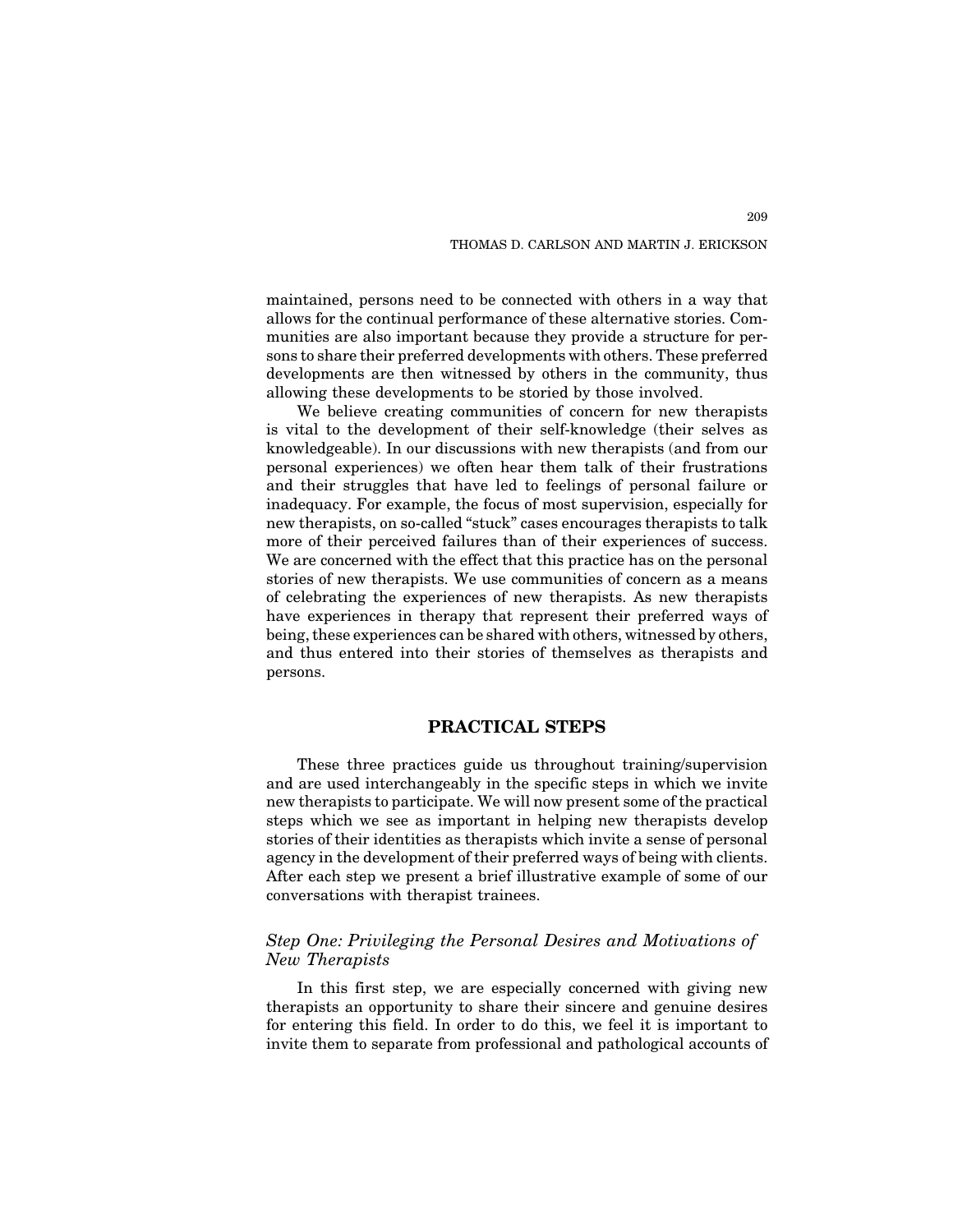life, and invite them to honor their own personal desires and motivations for becoming therapists. Once these desires have been shared, we devote a significant amount of time exploring with the therapist how these desires came into their lives, what personal experiences nurtured these desires, and what these often "hard won meanings" (Turner, 1986, p. 37), hopes, and desires say about what they value in life. We have found that these very genuine desires provide a good starting point to help new therapists enter into an exploration of their personal knowledges and skills related to caring for and helping others. We use experience privileging and re-membering questions (such as the following) to help this process unfold.

# *Experience Privileging Questions*

- What experiences from your life do you think invited you into this field?
- What was it that brought you into this field?
- Could you share with us your sincere desires and hopes for becoming a therapist?
- What personal experiences in your life nurtured these desires?
- How do you think this desire [i.e. to care for others] developed in your life?
- What do you think these desires say about you as a person? Do you think these desires represent certain qualities or values that you hold?
- How do you see these desires being a help to you when working with others?
- How would you prefer to see yourself as a therapist?

# *Re-membering Questions*

- Could you share with us a story from your life where you felt particularly cared for? What was this experience like for you?
- What was it about this experience of being cared for that was most memorable to you? What did this experience teach you about how to care for others?
- Is there someone in your life (past or present) that you believe embodied this desire to care for others?
- When you were/are with this person how did/do you experience/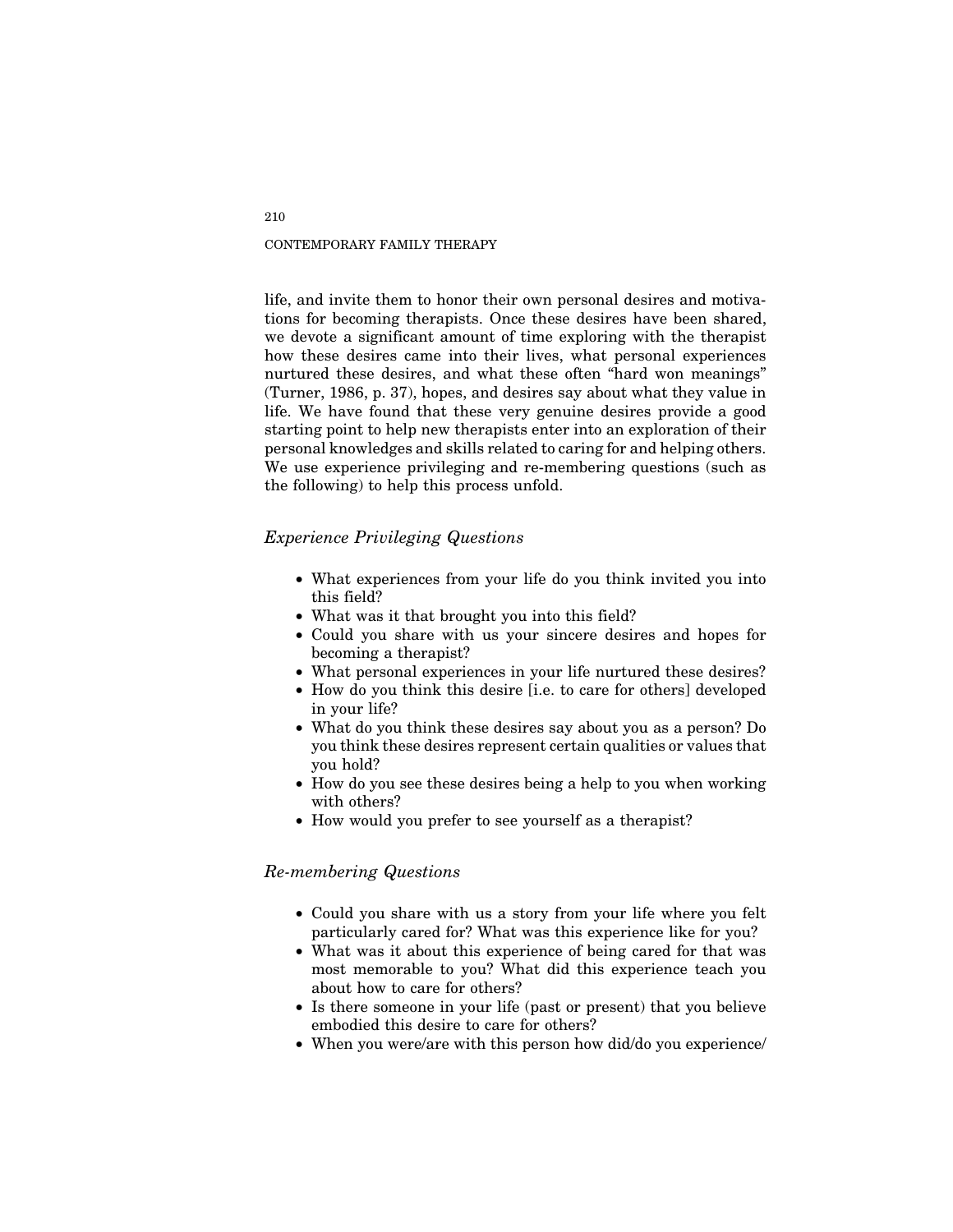211

d yourself? How did/do you think that person saw/sees you? How did/do you see yourself when you were/are with this person?

• What do you think it would mean for your life as a therapist and as a person if you were able to keep the experience of your relationship with this person more present with you?

As the hopes and desires of new therapists to help and care for others are situated in their lived experiences and relationships, these desires are in a very real sense storied into their lives. As these desires and relationships are storied and re-storied they become resources that can be called upon in times of need.

*Example One:* During one of my (TC) individual supervision sessions with a master's level student I invited the student to reflect on some of the questions highlighted above. It should be noted that the student I was talking to was a second year student and had already learned what it means to be a professional therapist. Therefore, our conversation involved inviting each of us to step away from what we both had been taught professionally and rely on our personal thoughts, beliefs, desires, and hopes. The following is an excerpt from one of our conversations together.

- Tom: So, what are some of your sincere desires and hopes for becoming a therapist? Before you answer that question, I would like to invite you to take all of the things that you have learned from your training and put it aside for a moment and think about what is personally important to you.
- Student: This is hard to answer... When I think about what my real desires and hopes are I think about wanting to help people believe that their lives can be better; that there is hope.
- Tom: So, you want to offer them a sense of belief and hope for their lives? How do you think that this desire to bring hope to people's lives developed in your life?
- Student: I don't know. I guess I have always been a positive person. No matter how hard things have been for me, and my family has gone through some hard times, I always had hope that things could be better.
- Tom: Where do you think that came from?
- Student: My mom. My mom has always been there for me and she has always been able to lift me up when I am down.
- Tom: So your mom shared this hope with you? I am just wondering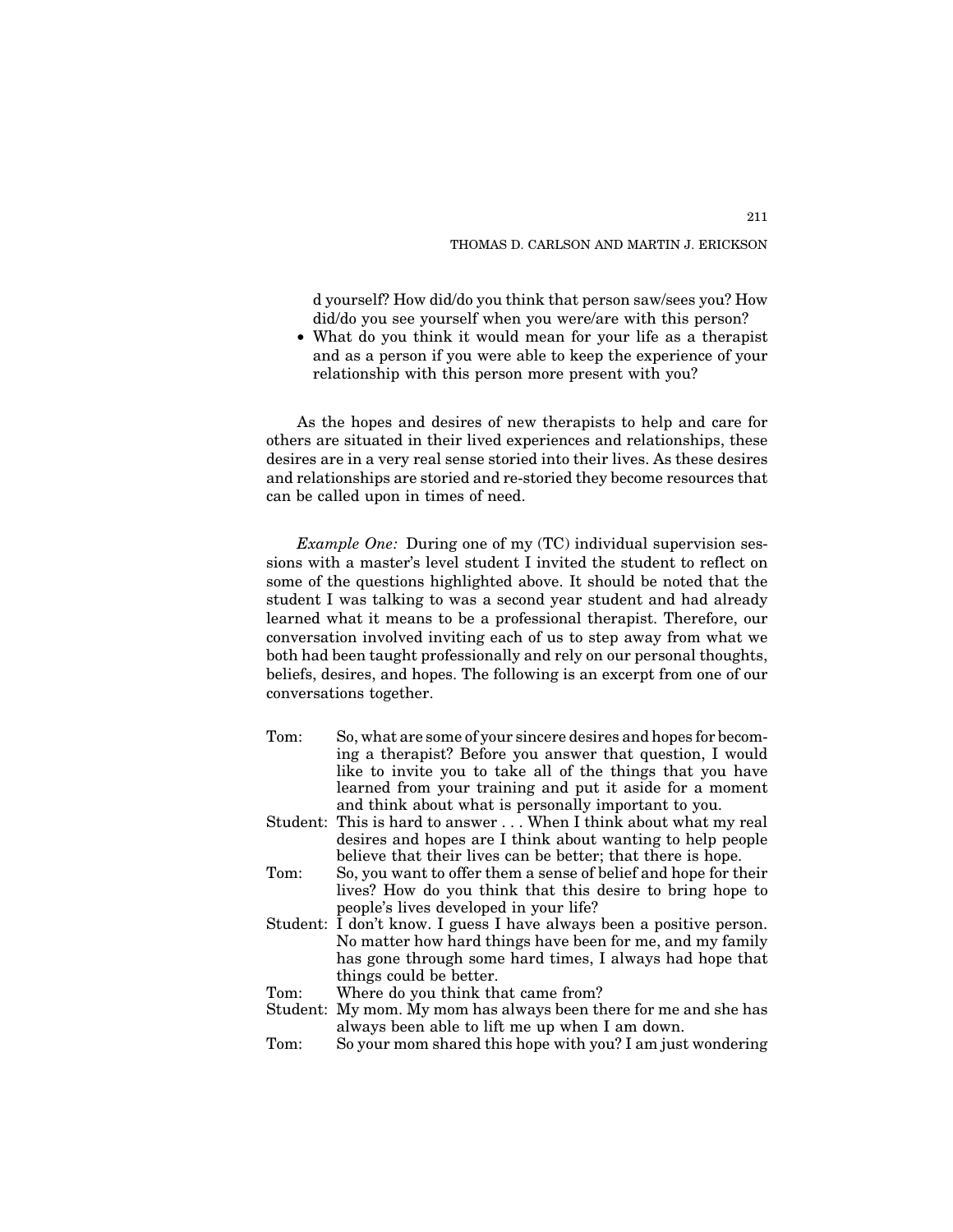what it is like when you are with your mom? I mean, how do you feel about yourself when you are with her?

Student: I feel safe. I feel like I can do anything.

Sounds like an important relationship for you.

Student: It is.<br>Tom: Wha

- What has it meant for you to recognize that this desire comes from your mom? And what do you think it would bring to your work as a therapist if you were to be able to keep your relationship with your mom closer to you when you work?
- Student: I never really connected my positive attitude to my mom before. It has been nice thinking about her in this way. I feel closer to her. It is nice to know that she can help me in my work. I think if I remember that my desire to bring hope comes from her it will help me to keep believing in myself and my clients.

# *Step Two: Privileging Personal Knowledge*

We believe new therapists coming into this field probably do so because they have some special knowledge and skills about helping others. In our conversations with both new and experienced therapists this has been a common theme. Most of these persons have shared how they have had experiences in their lives where others sought them out for help and they felt like they had some natural abilities to help people experiencing problems. We believe these experiences of helping and the special knowledge which have come from these experiences should be explored, honored, privileged, and made central to the supervisory process. Again, we are interested in helping new therapists personally story these knowledges and experiences. The following are some questions we believe to be helpful in bringing forth the special knowledge and skills of new therapists.

## *Experience Privileging Questions*

- What have your experiences of being cared for taught you about how to care for others?
- What ways of relating to others have you found to be most helpful?
- What skills or abilities of relating and helping others have you developed in your life?
- Why has it been personally important to you to develop these skills or abilities?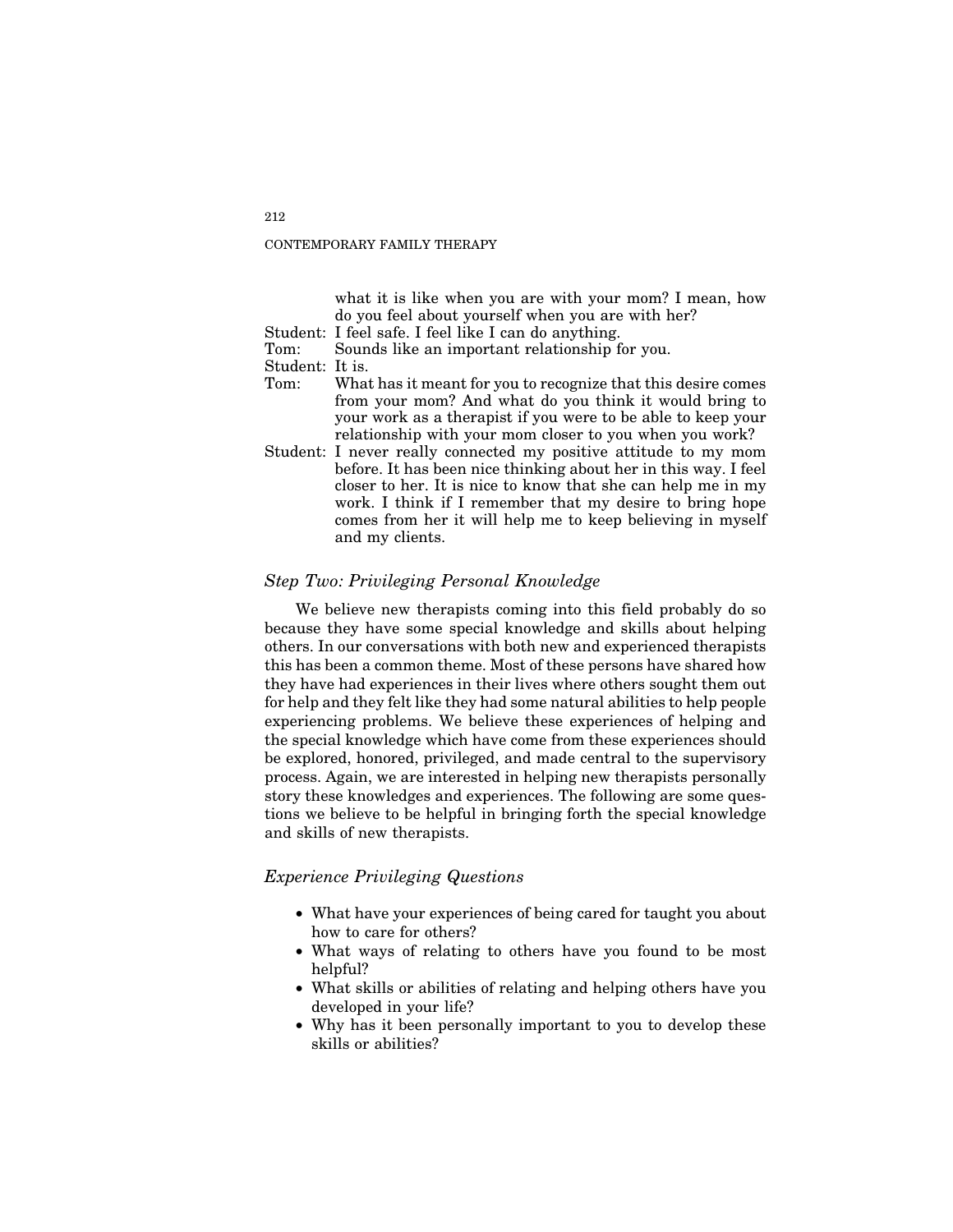• What do you think your friends, family, etc. would identify as qualities you have that will benefit you in your work as a therapist?

# *Re-Membering Questions*

- Can you recall someone with whom you had a special caring relationship or who you think you were able to help out in a significant way?
- What was it about that relationship that allowed caring to take place?
- How did you experience yourself in this relationship?
- If this person were here today what would they say about you, your qualities, your desires? Especially with regard to your decision to become a therapist?
- What abilities did this person have or share with you that you would also like to have or share with others in your work as a therapist?
- How might you be able to draw from the wisdom, love, knowledge, and skills of this person in your work as a therapist?

These questions allow new therapists to have an experience with this knowledge in a way that will continue to be meaningful to them as they develop their stories as therapists.

### *Example Two:*

Tom: Last week we talked about your desires to bring hope to people's lives. I was wondering if we could talk more about this?

Student: Sure.

- Tom: I am just curious about some of the skills that you have developed in your life about how to bring hope to people's lives? I mean, what have you learned about how to bring hope to others' lives from your own experiences of being helped by others? Does that make sense? Like what have you learned from your experiences with your mom and others?
- Student: My mom taught me the importance of really listening to people. I don't mean listening like a technique but really being there for someone. When I came to her with a problem, I felt like I was not only heard but that I was completely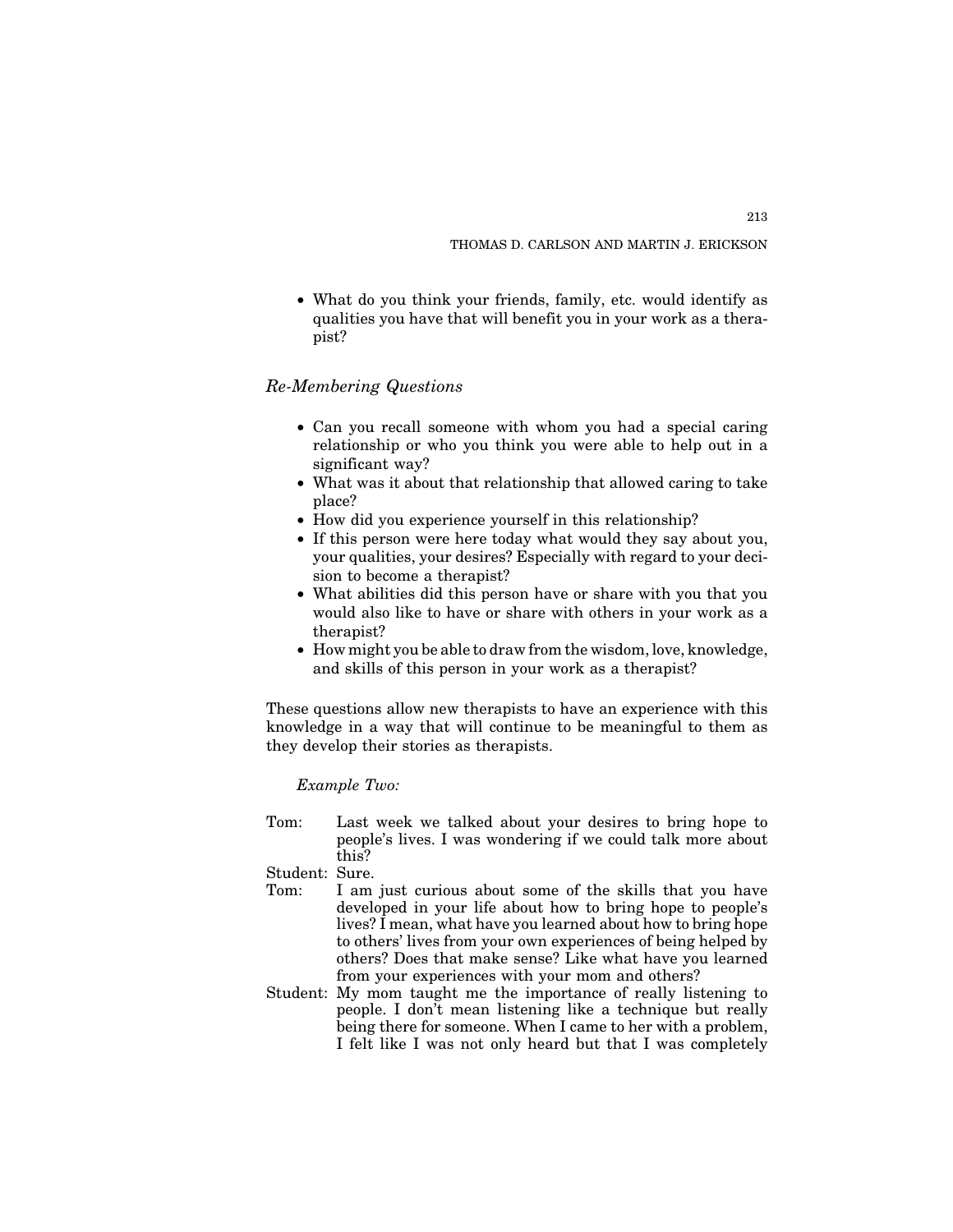|      | accepted. I felt in that moment that I was more important<br>than anyone else in the world.                                                                                                   |
|------|-----------------------------------------------------------------------------------------------------------------------------------------------------------------------------------------------|
| Tom: | Has that carried over into other areas of your life?                                                                                                                                          |
|      | Student: Yeah. I think that I am able to really listen to people. My<br>friends have always come to me with their problems and I<br>remember how I felt when I was with my mom. I just listen |
|      | really hard and let them know I care.                                                                                                                                                         |
| Tom: | And how do you think this special ability to listen that you<br>have can help you bring hope to people's lives?                                                                               |
|      | Student: Well, I just think back to my own experience. The more ac-                                                                                                                           |
|      | cepted and listened to I felt, the more hope I felt. Does that<br>make sense?                                                                                                                 |
| Tom: | Yeah. Listening to you talk has had me thinking back to                                                                                                                                       |
|      | times in my life when I have felt accepted and truly listened                                                                                                                                 |
|      | to and I can see the connection. How important would it be                                                                                                                                    |
|      | for you to be able to draw on this special ability in your work?                                                                                                                              |
|      | Student: I think that I already do, but sometimes I feel like I shouldn't                                                                                                                     |
| Tom: | do it too much. Like it really isn't therapy.<br>Is that how you personally feel or is that connected to some                                                                                 |
|      | of the things you have learned about what it means to be a<br>professional therapist? What have your personal experiences                                                                     |
|      | taught you about what is most helpful?                                                                                                                                                        |
|      | Student: I guess I think that it is therapy and it is important but that                                                                                                                      |
|      | isn't the message that I have gotten from other therapists.<br>But if you were to ask me what I believed I would say that                                                                     |
|      | it is the most important thing that you can do as a therapist.                                                                                                                                |
| Tom: | So if you could trust in what you knew to be best and in your                                                                                                                                 |
|      | special abilities how would that make things different for                                                                                                                                    |
|      | you?                                                                                                                                                                                          |
|      | Student: I would feel relieved. I would feel like I could be more of who                                                                                                                      |
|      | I a really am. I wouldn't have to worry so much about doing<br>therapy I could just be there for my clients.                                                                                  |

# *Step Three: Establishing Moral Preferences*

We believe that the most important thing therapists can do is to engage in a very personal exploration of their preferred ways of being with others *and* the effects that these ways of being have on others. Moral preferences are explored with regard to the real moral effects of new therapists' work on the lives of those who consult with them. Moral preferences thus are relational ethics which are concerned with how others experience themselves in their presence; what the new thera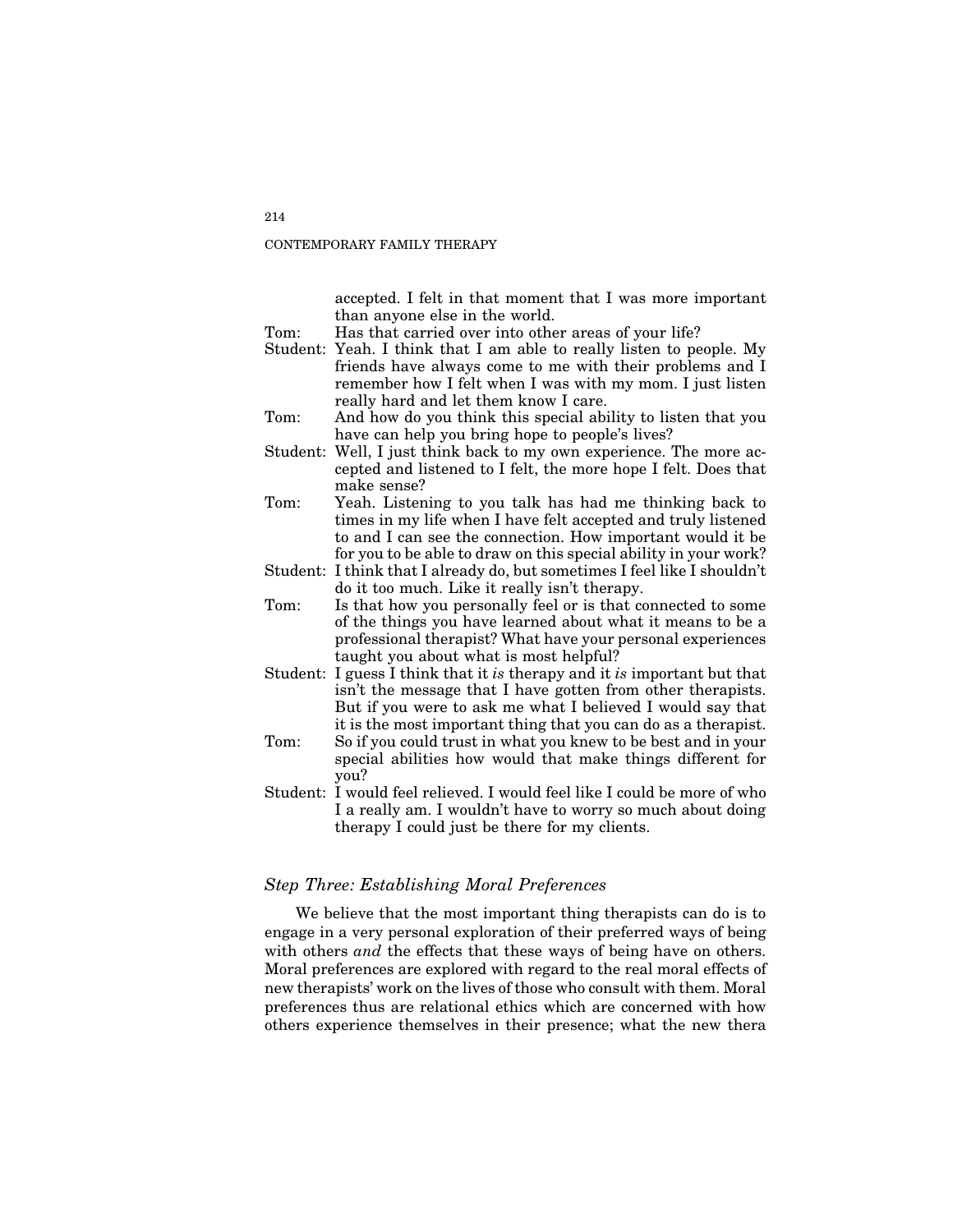215

pist's hopes are for how the clients experience themselves as persons; what qualities the therapist wants to guide their ways of relating to others; and etc. In our conversations with other therapists, we have often heard them speak of desires to be compassionate, caring, and loving. We encourage them to invite these qualities into their work as therapists and to consider how therapy guided by these qualities would look. We believe that their moral preferences should become central to their work with others. As new therapists learn theory and professional accounts of therapy they will be in a better position to choose theories that are consistent with their personal values and beliefs and that fit with the moral preferences they personally value (Carlson & Erickson, 1999). We believe that it is important to tie these moral preferences to their lived experience and the significant relationships of their lives. Some of the questions that we have found to be helpful include:

# *Experience Privileging Questions*

- What are your hopes about how others experience themselves when they are with you?
- How do you want others to experience themselves when they are in your presence?
- What are your preferences for how you want to be with and toward others?
- What types of qualities would you like to guide the way you are with others?
- If you were to invite [caring] into your life as a therapist, what would [caring] have you doing? How would it have you relating to those who consult you? How would [caring] have you seeing them as persons? What type of relationship would [caring] encourage?
- What types of theoretical orientations and practices do you think fit with your moral preferences as a person and therapist? Which ones do you think do not fit?

# *Re-Membering Questions*

• From whom do you think these desires to help and care for others came from?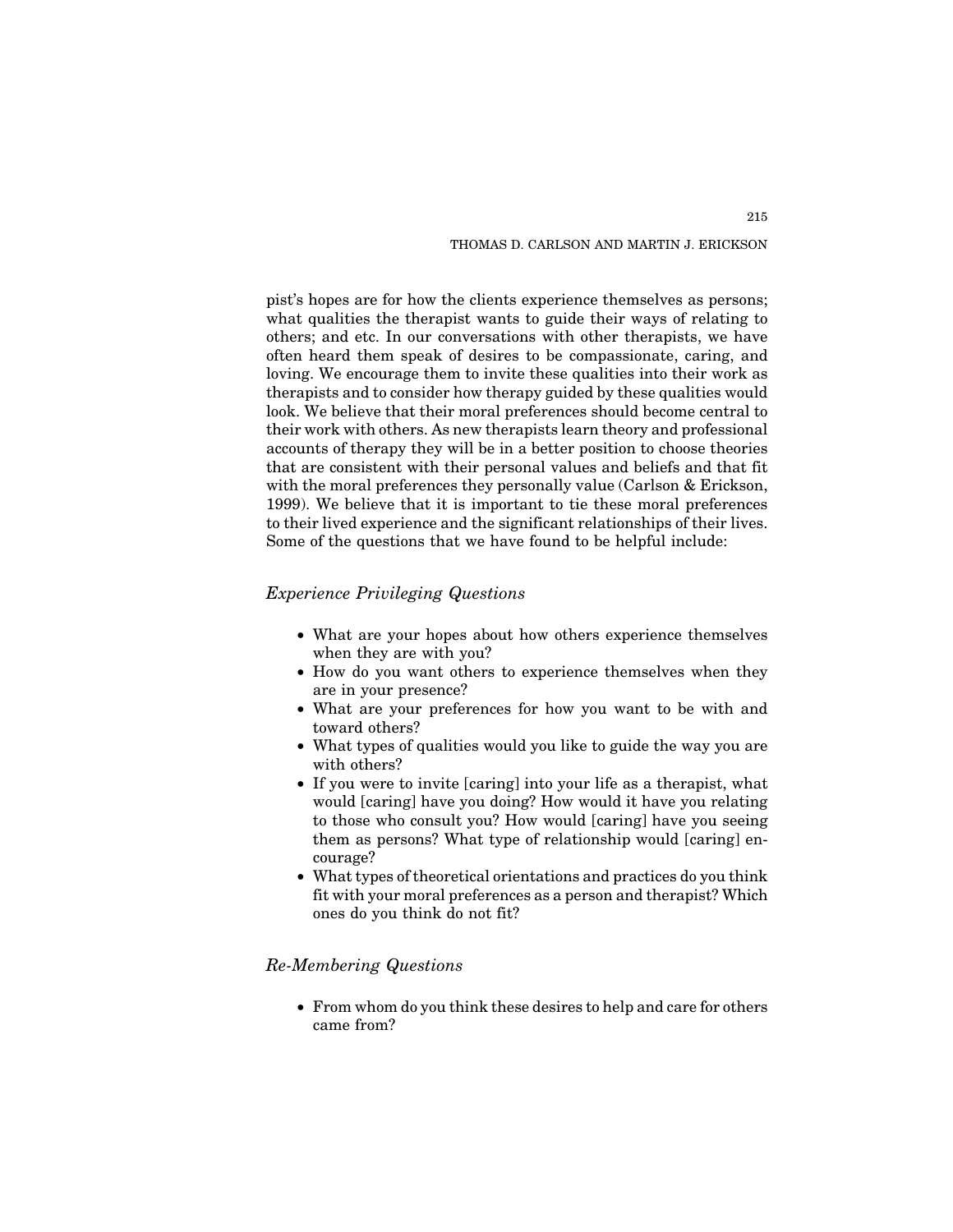- Is there someone in your family, or a friend, or teacher, etc. who was a champion of these desires?
- Can you remember someone with whom you felt particularly cared for and loved?
- What was it like for you to be with this person?
- As you are remembering this person how do you find yourself feeling about yourself?
- How does remembering this relationship invite you to be with others?
- What does it tell you about your preferred ways of being as a therapist?

*Example Three:* This next example comes from an interview that the co-author and I had together. While we have used these ideas in our training of new therapists, these ideas have also been very personally meaningful to us. When we give presentations on these topics, we take time to interview one another in front of the audience to offer them an experience of our experience of these ideas. During a recent presentation, Marty interviewed me about my own moral preferences as a therapist and helped me to connect these preferences with a person in my life.

- Marty: Tom, I know that we have talked about this a number of times together but I am wondering if you have any new thoughts about your preferences that you want to guide your work?
- Tom: Well, during this conference I have made a connection that has been very meaningful to me. As far back as I can remember, I have had a strong awareness of injustice and felt a desire to stand up to these injustices in the world. This feeling has always been with me as a therapist but it wasn't until recently that I felt a desire to make that stand on a more social level. As a therapist, I have often felt committed to taking a stand against personal or more local injustices, but more recently I feel a desire to take a stand for justice at the wider social and cultural level.

Marty: Where do you think this desire has come from?

Tom: This is the connection I made. I went to a presentation that helped me connect these desires with an important person in my life. My great-great grandmother is 100% Cherokee. My family has not talked about her very much but for some reason I have always felt a connection with her. At this moment, I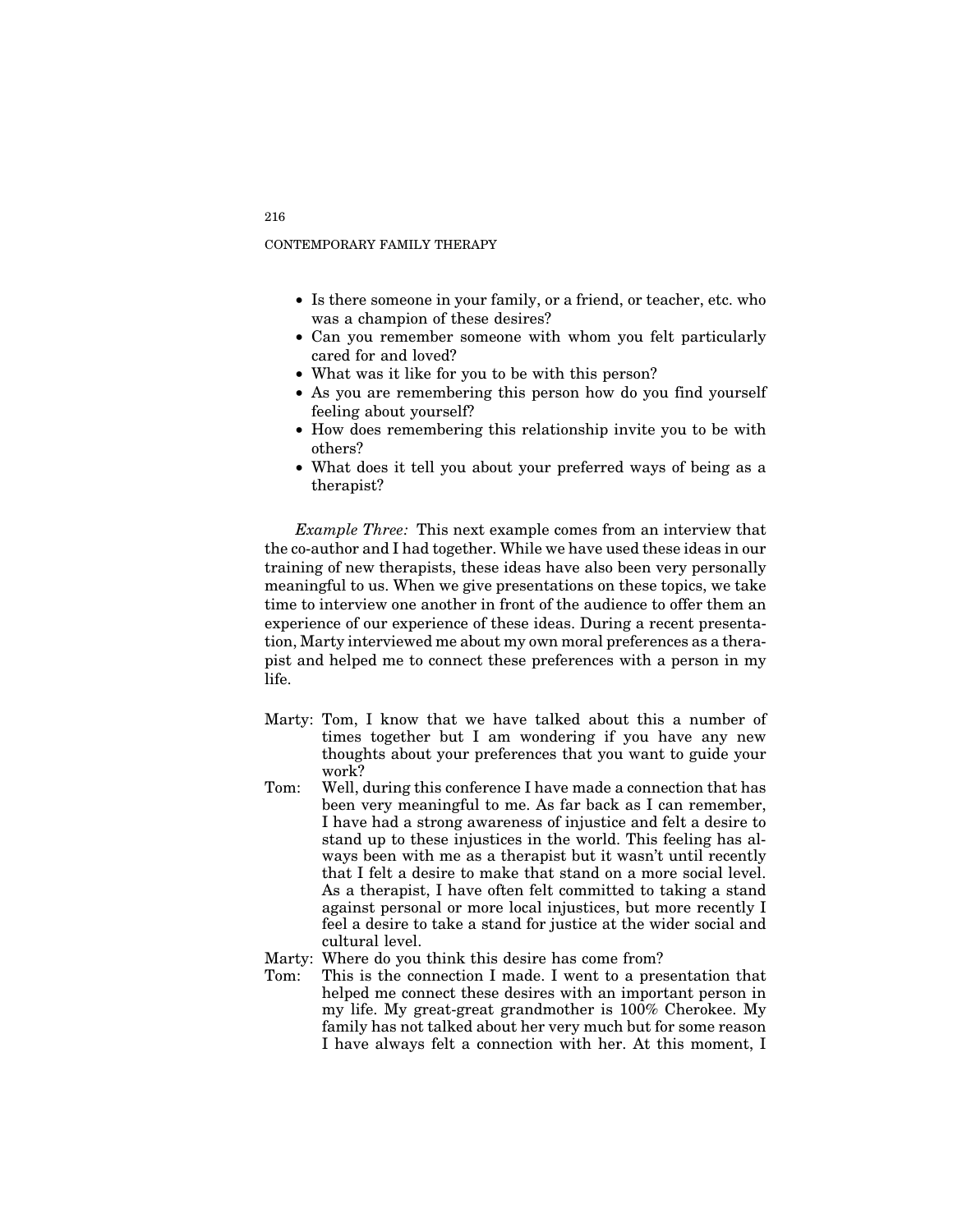have a strong feeling that my desires for social justice has come from her; that she has somehow shared those desires with me. Marty: What has it meant for you to think of her in this way? And

- what do you think it will mean for your work as a therapist?
- Tom: It has been a really emotional experience for me. She experienced horrible injustices in her life. When I think about standing up to injustice and standing for social justice, I am no longer standing by myself. I feel like she is standing with me and I am standing for her and her people. And when I am standing for her and her people I am also standing for me and my people because she is a part of me.
- Marty: How do you feel re-membering her in your life in this way will help you to stand for social justice in the future?
- Tom: To know that I am not doing this alone and to know that she has shared this desire with me makes me feel more committed to taking these stands. I think it will help me to not lose sight of the political nature of my work and the importance of keeping the focus of my work at the political level.

# *Creating Communities of Concern for New Therapists*

We believe that it is very important for new therapists to have a community of concerned persons to help them in the development of their preferred ways of being. These communities are communities of support, communities that are guided by ethics that encourage a privileging, honoring, and a reverencing of each member. This is not a group that is about evaluation. It is a group that is dedicated to helping new therapists experience authorship over their developing stories as therapists. As mentioned earlier, the community serves as witnesses to developments in the new therapists' work that represent their preferred ways of being. The community also provides a place for new therapists to re-tell those experiences, and perform those practices that fit with their preferred ways of being as therapists.

These communities can be created in a variety of ways. University or agency training programs can invite new students to create and participate in such a group. We have participated in the creation of our own communities of concern and found them to be an absolutely vital part of our development as therapists. We have experimented with creating communities of concern on a very local level (a small group of therapist friends in the community) and also created more global communities via the Internet (we have used e-mail; other ideas would include list-serves, news groups; and live chat-rooms).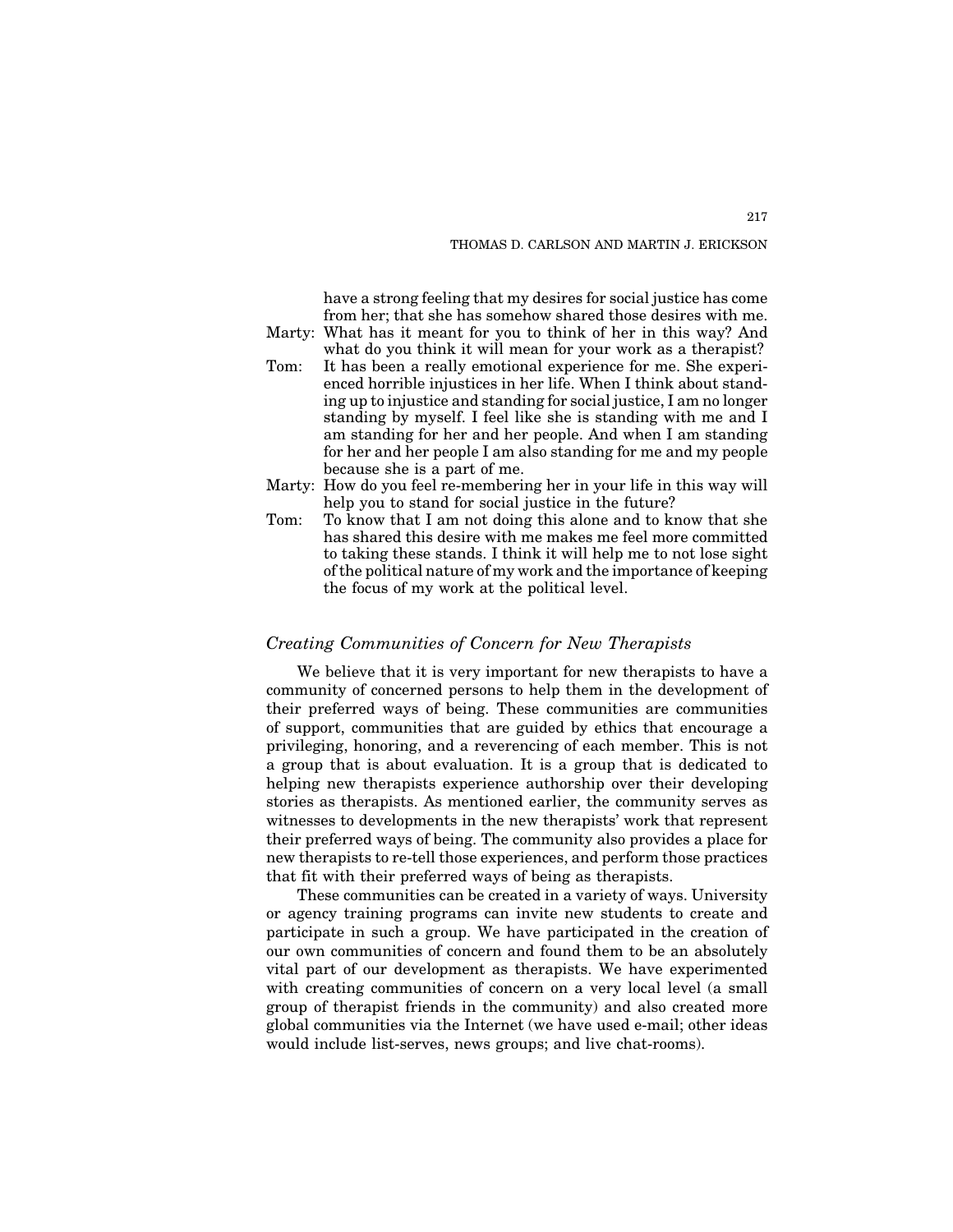# **CONCLUSION**

In this paper we have explored some of the potential pitfalls in current training/ supervision approaches, and we have offered an alternative approach for training/supervision that is founded in an ethic of care, relationalism, and mutual respect which invites us to honor and privilege the personal experiences, knowledge, desires, skills, motivations, and so on of new therapists. We are not saying that training should be void of theory or that professional ideas should not be taught to new therapists. With regard to teaching theory, it is our belief that a very clear and cogent understanding of theory is critical in the development of new therapists. Nor is it our intent to advocate that only personal experiences are important. It is our belief that as theory and practices are experienced and incorporated in personal ways by the new therapists, this offers a context for understanding the theories and practices more completely and more usefully (see Carlson & Erickson, 1999). The originators of MFT theories were primarily acting out of their personal experiences, unique contexts, knowledge, values, and skills that were then constructed into clear theories and practices; the ideas we have presented encourage new therapists to follow a similar rigorous course. The importance of helping new therapists construct stories of themselves as therapists based on their preferred ways of being with others in ways that are relationally and morally reflexive is central to this process. This training encourages new therapists to experience personal agency in the creation of their stories as therapists and as persons; stories which are rooted in their lived experiences. It is our belief that when our knowledges, skills, beliefs, values, commitments, and desires as therapists are intimately connected to our personal lived experience this allows our work and our personal lives to be mutually beneficial and sustaining of one another.

### **REFERENCES**

Biever, J., & Gardner, G. (1995). The use of reflecting teams in social constructionist training. *Journal of Systemic Therapies, 14*, 47–56.

Bobele, M., Gardner, G., & Biever, J. (1995). Supervision as social construction. *Journal of Marital and Family Therapy, 10*, 151–156.

Bruner, E. M. (1986). Ethnography as narrative. In V. W. Turner & E. M. Bruner (Eds.), *The anthropology of experience* (pp. 139–155). Chicago: University of Illinois Press.

Bruner, J. (1986). *Actual minds/possible worlds.* Cambridge, MA: Harvard University Press.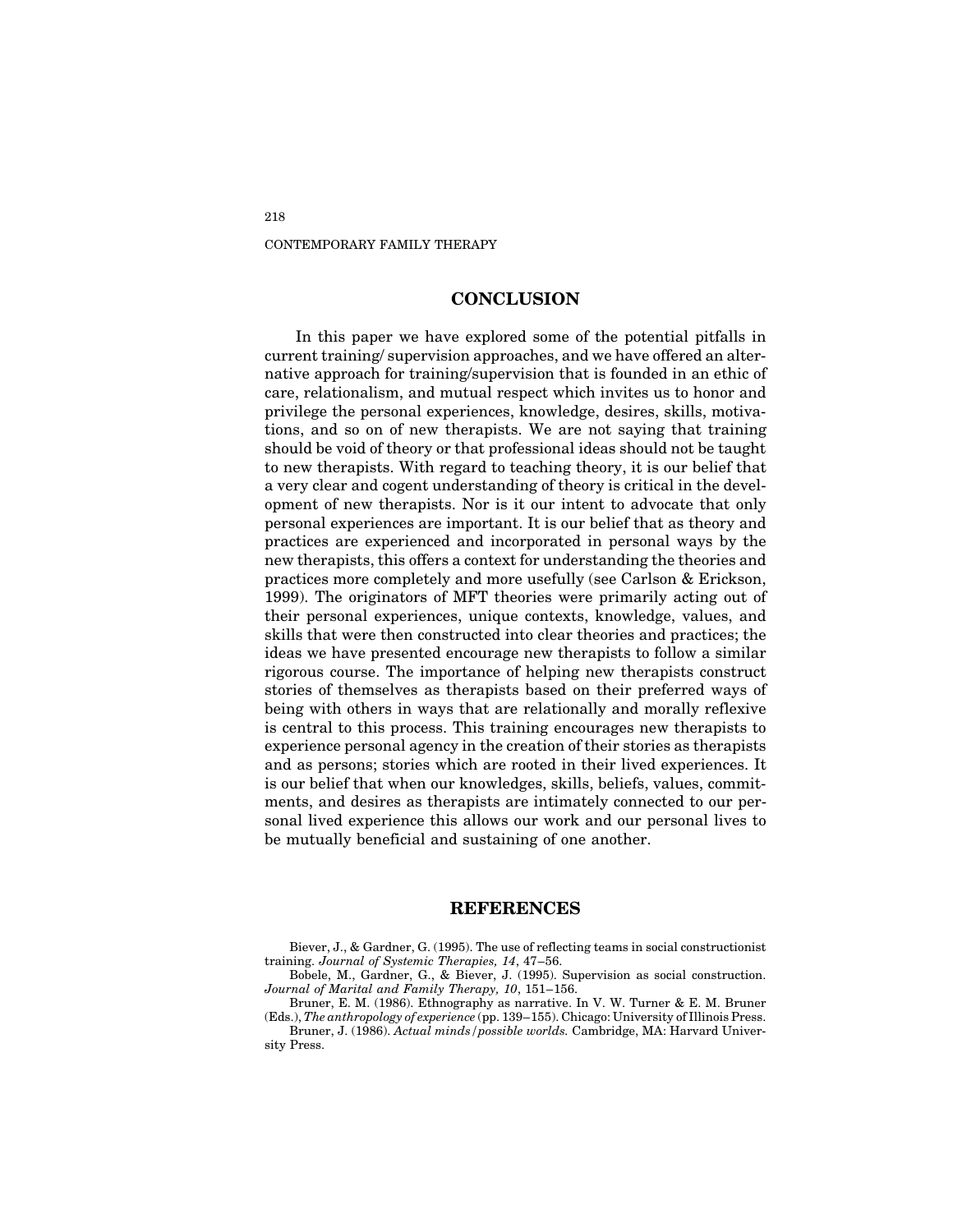Bruner, J. (1991). The narrative construction of reality. *Critical Inquiry, 18,* 1–21. Buber, M. (1970). *I and thou*. (Translation by Walter Kaufmann). New York: Scribner's Sons.

Carlson, T. D., & Erickson, M. J. (1999). Re-capturing the person *in* the therapist: An exploration of personal values, commitments, and beliefs. *Contemporary Family Therapy, 21,* 57–76.

Carlson, T. D., & Erickson, M. J. (2000). Re-authoring spiritual narratives: God in person's relational identity stories. *Journal of Systemic Therapies, 19(2),* 65–83.

Doherty, W. (1991). Family therapy goes postmodern. *Family Therapy Networker, 15*, 36–42.

Edwards, T. M., & Keller, J. F. (1995). Partnership discourse in marriage and family therapy supervision: A heterarchical alternative. *The Clinical Supervisor, 13* (2), 141–153.

Epston, D., & White, M. (1992). *Experience, contradiction, narrative & imagination: Selected papers of David Epston and Michael White, 1989–1991*. Adelaide, South Australia: Dulwich Centre Publications.

Freedman, J., & Combs, G. (1996). *Narrative therapy: The social construction of preferred realities*. New York: Norton.

Foucault, M. (1980). *Power/knowledge: Selected interviews and other writings*. New York: Pantheon Books.

Geertz, C. (1983). *Local knowledge: Further essays in interpretive anthropology*. New York: Basic Books.

Gergen, K. J. (1991). *The saturated self: Dilemmas of identity in contemporary life*. New York: Basic Books.

Gergen, K. J. (1994). *Reality and relationships: Soundings in social construction*. Cambridge: Harvard University Press.

Harre, R. (1983). *Personal being: A theory for individual psychology*. Oxford: Blackwell.

Lee, R. E., & Emerson, S. (Eds.). (1999). *The eclectic trainer*. Galena, IL and Iowa City, IA: Geist and Russell

Madigan, S. P., & Epston, D. (1995). From "spy-chiatric gaze" to communities of concern: From professional monologue to dialogue. In S. Friedman (Ed.), *The reflecting team in action: Collaborative practice in family therapy* (pp. 257–276). New York: Guilford.

Marrs, R., Wozny, D., Erickson, M., & Carlson, T. (November 2000). *Master students' personal experiences of their MFT training at accredited MS programs: A qualitative study*. National Council on Family Relations annual conference, Minneapolis.

Mills, S. D., & Sprenkle, D. H. (1995). Family therapy in the postmodern era. *Family Relations, 44*, 368–376.

Myerhoff, B. (1982). Life history among the elderly: Performance, visibility and remembering. In J. Ruby (Ed.), *A crack in the mirror: Reflexive perspectives in anthropology* (pp. 133–153). Philadelphia: University of Pennsylvania Press.

Noddings, N. (1984). *Caring: A feminine approach to ethics & moral education*. Berkeley: University of California Press.

Prest, L., Darden, E., & Keller, J. (1990). "The fly on the wall" reflecting team supervision. *Journal of Marital and Family Therapy, 16*, 265–273.

Thomas, F. (1994). Solution-oriented supervision: The coaxing of expertise. *The Family Journal: Counseling and Therapy for Couples and Families, 2*, 11–18.

Todd, T. C., & Storm, C. L. (1999). *The complete systemic supervisor: Context, philosophy, and pragmatics*. Needham Heights, MA: Allyn and Bacon.

Turner, V. W. (1986). Dewey, Dilthey, and drama: An essay in the anthropology of experience. In V. W. Turner & E. M. Bruner (Eds.), *The anthropology of experience* (pp. 33–44). Chicago: University of Illinois Press.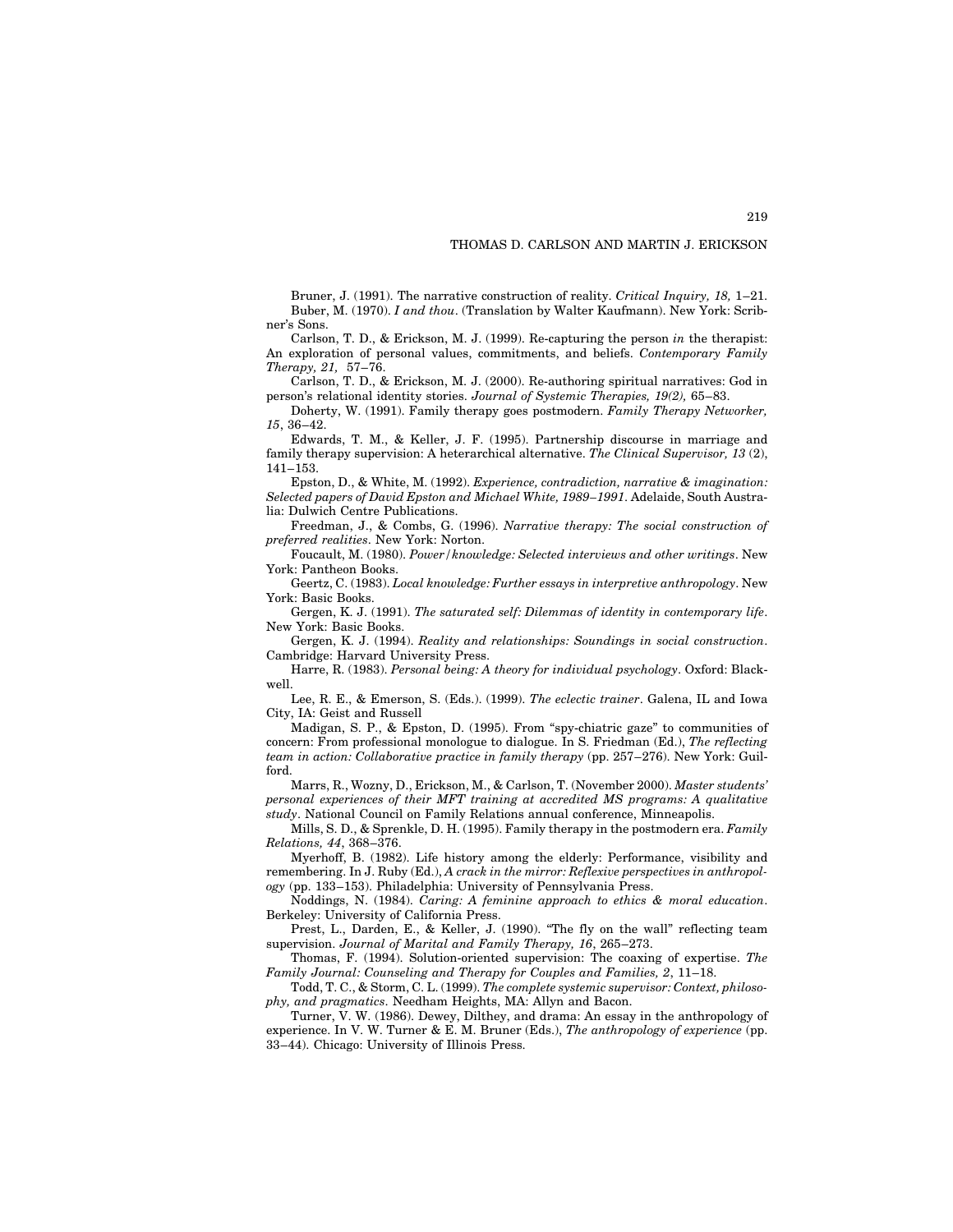Wetchler, J. L. (1990). Solution-focused supervision. *Family Therapy, 17*, 129–138. White, M. (1989/1990). Family therapy training and supervision in a world of experience and narrative. *Dulwich Centre Newsletter, Summer,* 27–38.

White, M. (1993). Deconstruction and therapy. In S. Gilligan & R. Price (Eds.), *Therapeutic conversations* (pp. 22–61). New York: Norton.

White, M. (1995). *Re-authoring lives: Interviews and essays*. Adelaide, South Australia: Dulwich Centre Publications.

White, M. (1997). *Narratives of therapists lives*. Adelaide, South Australia: Dulwich Centre Publications.

White, M. (2000). *Reflections on narrative practice: Essays and interviews*. Adelaide, South Australia: Dulwich Centre Publications.

White, M. & Epston, D. (1990). *Narrative means to therapeutic ends*. New York: Norton.

Young, J., Perlesz, A, Patterson, R., & O'Hanlon, B. (1989). The reflecting team process in training. *Australian and New Zealand Journal of Family Therapy, 10*, 69–74.

Zimmerman, J. L., & Dickerson, V. C. (1996). *If problems talked: Narrative therapy in action*. New York: Guilford Press.